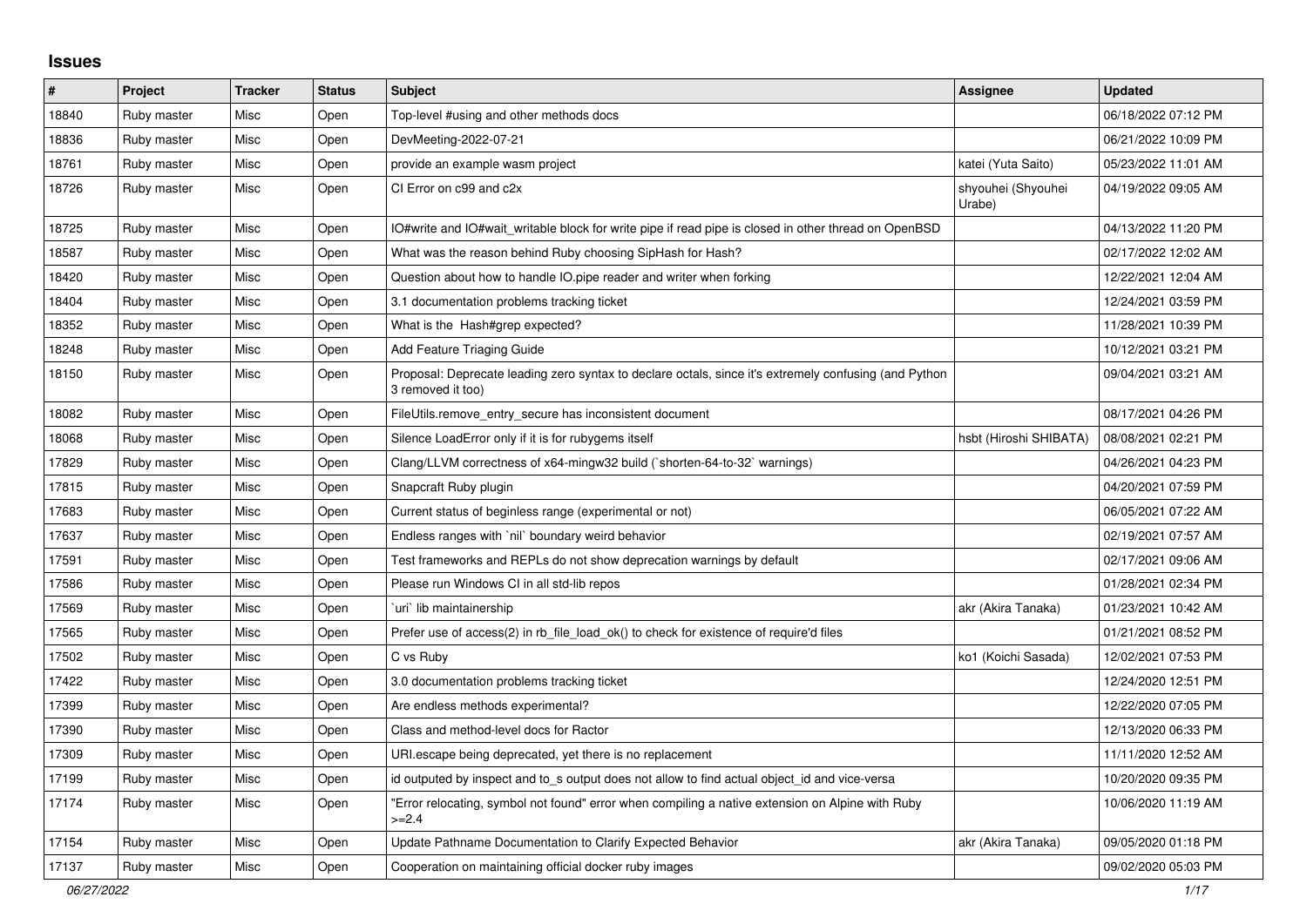| #     | Project     | <b>Tracker</b> | <b>Status</b> | Subject                                                                                        | Assignee                       | <b>Updated</b>      |
|-------|-------------|----------------|---------------|------------------------------------------------------------------------------------------------|--------------------------------|---------------------|
| 17053 | Ruby master | Misc           | Open          | RDoc for Hash Keys                                                                             |                                | 07/28/2020 01:21 AM |
| 16895 | Ruby master | Misc           | Open          | Request for cooperation: Try your applications/libraries with master branch and debug options  |                                | 05/15/2020 11:51 PM |
| 16803 | Ruby master | Misc           | Open          | Discussion: those internal macros reside in public API headers                                 |                                | 05/14/2020 12:27 PM |
| 16750 | Ruby master | Misc           | Open          | Change typedef of VALUE for better type checking                                               |                                | 04/03/2020 02:34 AM |
| 16678 | Ruby master | Misc           | Open          | Array#values_at has unintuitive behavior when supplied a range starting with negative index    |                                | 03/09/2020 02:06 PM |
| 16671 | Ruby master | Misc           | Open          | <b>BASERUBY</b> version policy                                                                 |                                | 03/05/2020 01:11 AM |
| 16659 | Ruby master | Misc           | Open          | Documentation on Regexp missing for absence pattern (?~pat)                                    |                                | 02/27/2020 04:16 PM |
| 16629 | Ruby master | Misc           | Open          | ruby-loco now built & saved on GitHub, both mingw & mswin builds                               |                                | 02/12/2020 01:53 PM |
| 16507 | Ruby master | Misc           | Open          | $=$ vs include? or match?                                                                      |                                | 01/12/2020 11:27 PM |
| 16487 | Ruby master | Misc           | Open          | Potential for SIMD usage in ruby-core                                                          |                                | 01/16/2020 05:25 AM |
| 16464 | Ruby master | Misc           | Open          | Which core objects should support deconstruct/deconstruct_keys?                                |                                | 12/30/2019 07:54 AM |
| 16436 | Ruby master | Misc           | Open          | hash missing #last method, make it not so consistent (it has #first)                           |                                | 01/06/2021 09:47 AM |
| 16408 | Ruby master | Misc           | Open          | Ruby docs list incorrect method signatures for PTY::getpty/PTY::spawn                          |                                | 12/12/2019 05:12 PM |
| 16396 | Ruby master | Misc           | Open          | What is the reason for this behaviour of Find.find?                                            |                                | 12/09/2019 02:51 PM |
| 16346 | Ruby master | Misc           | Open          | Confusing macro name: RUBY_MARK_NO_PIN_UNLESS_NULL                                             |                                | 11/13/2019 07:39 AM |
| 16267 | Ruby master | Misc           | Open          | MinGW CI - add to Actions?                                                                     |                                | 10/21/2019 01:10 AM |
| 16235 | Ruby master | Misc           | Open          | ENV assoc spec test does not test invalid name                                                 |                                | 10/05/2019 10:53 PM |
| 16188 | Ruby master | Misc           | Open          | What are the performance implications of the new keyword arguments in 2.7 and 3.0?             | jeremyevans0 (Jeremy<br>Evans) | 11/27/2019 04:45 PM |
| 16160 | Ruby master | Misc           | Open          | Lazy init thread local storage                                                                 |                                | 09/22/2019 01:55 AM |
| 16157 | Ruby master | Misc           | Open          | What is the correct and *portable* way to do generic delegation?                               |                                | 10/15/2019 04:28 PM |
| 16130 | Ruby master | Misc           | Open          | [Discussion / Ideas] Finding a good name for the concept of/behind guilds - primarily the NAME |                                | 08/27/2019 04:00 PM |
| 16114 | Ruby master | Misc           | Open          | Naming of "beginless range"                                                                    |                                | 10/08/2019 03:06 PM |
| 15802 | Ruby master | Misc           | Open          | Reduce the minimum string buffer size from 127 to 63 bytes                                     | ko1 (Koichi Sasada)            | 07/30/2019 04:04 AM |
| 15744 | Ruby master | Misc           | Open          | Improvement needed to documentation of 'Literals'                                              |                                | 06/24/2019 02:27 AM |
| 15654 | Ruby master | Misc           | Open          | Documentation for Complex is wrong or misleading                                               |                                | 03/11/2019 11:55 AM |
| 15568 | Ruby master | Misc           | Open          | TracePoint(:raise)#parameters raises RuntimeError                                              |                                | 01/27/2019 12:02 AM |
| 15514 | Ruby master | Misc           | Open          | Add documentation for implicit array decomposition                                             |                                | 01/10/2019 04:43 PM |
| 15510 | Ruby master | Misc           | Open          | Easter egg in Thread.handle_interrupt                                                          |                                | 01/05/2019 11:53 PM |
| 15431 | Ruby master | Misc           | Open          | Hashes and arrays should not require commas to seperate values when using new lines            |                                | 12/18/2018 11:05 AM |
| 15418 | Ruby master | Misc           | Open          | Date.parse('2018')                                                                             |                                | 12/15/2018 09:17 PM |
| 15402 | Ruby master | Misc           | Open          | Shrinking excess retained memory of container types on promotion to uncollectible              |                                | 12/11/2018 08:43 PM |
| 15249 | Ruby master | Misc           | Open          | Documentation for attr_accessor and attr_reader should be corrected                            |                                | 10/23/2018 08:09 PM |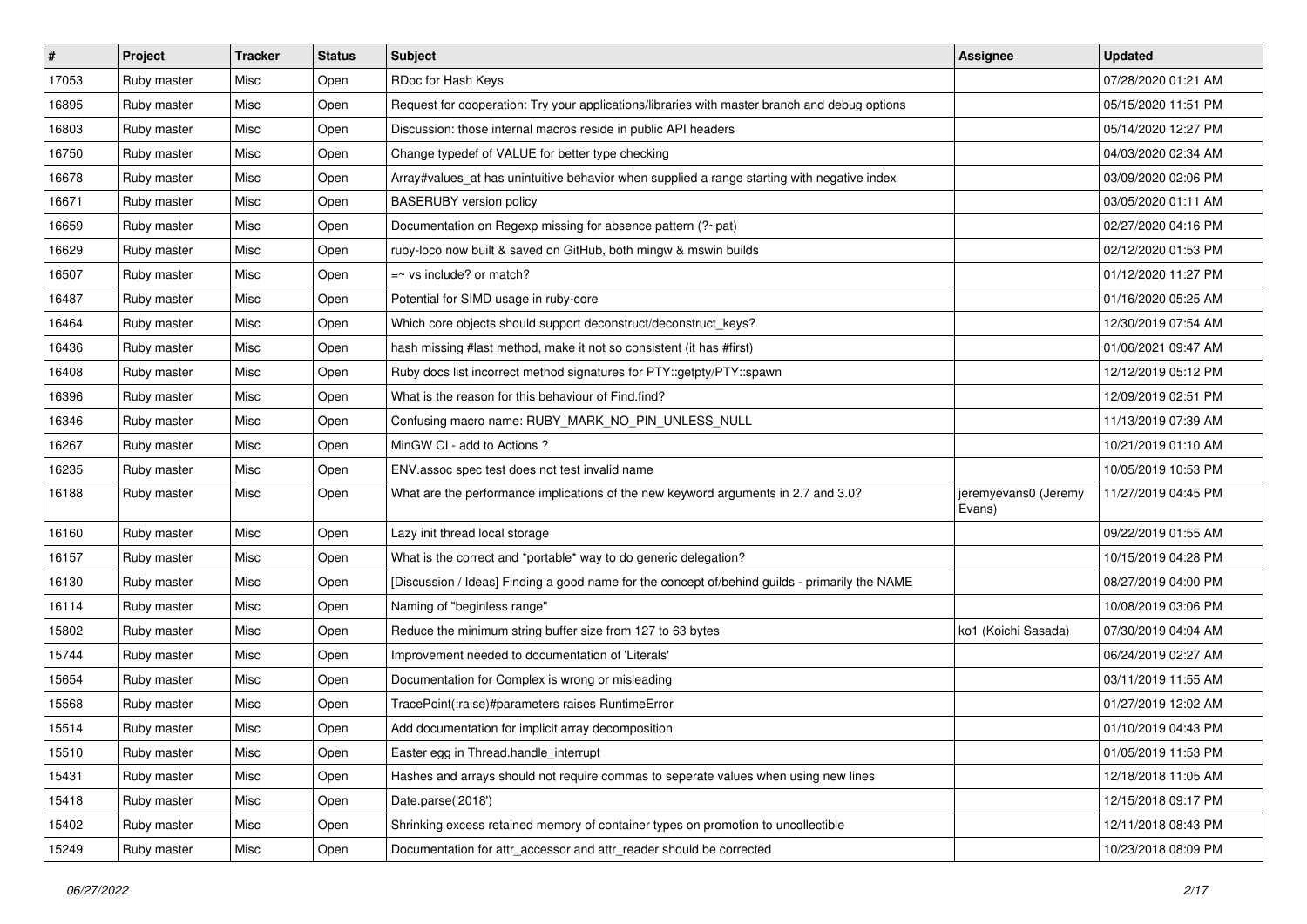| #     | Project     | <b>Tracker</b> | <b>Status</b> | <b>Subject</b>                                                                                                                                        | Assignee                     | <b>Updated</b>      |
|-------|-------------|----------------|---------------|-------------------------------------------------------------------------------------------------------------------------------------------------------|------------------------------|---------------------|
| 15224 | Ruby master | Misc           | Open          | [DOCs] Minor inconsistency in class Array #initialize_copy -<br>https://ruby-doc.org/core-2.5.1/Array.html#method-i-initialize_copy                   |                              | 10/13/2018 02:26 PM |
| 15202 | Ruby master | Misc           | Open          | Adding Coverity Scan to CI to see the result casually                                                                                                 |                              | 10/25/2018 10:50 AM |
| 15136 | Ruby master | Misc           | Open          | Fix - Wparentheses warnings                                                                                                                           |                              | 09/20/2018 09:41 AM |
| 15007 | Ruby master | Misc           | Open          | Let all Init_xxx and extension APIs frequently called from init code paths be considered cold                                                         | naruse (Yui NARUSE)          | 12/06/2018 11:05 AM |
| 14825 | Ruby master | Misc           | Open          | When redefining 'attr xx' methods the visibility becomes 'public'                                                                                     |                              | 06/05/2018 05:57 AM |
| 14770 | Ruby master | Misc           | Open          | [META] DevelopersMeeting                                                                                                                              |                              | 05/17/2018 12:28 PM |
| 14768 | Ruby master | Misc           | Open          | Add documentation for    and &&                                                                                                                       |                              | 05/17/2018 09:45 AM |
| 14760 | Ruby master | Misc           | Open          | cross-thread IO#close semantics                                                                                                                       | matz (Yukihiro<br>Matsumoto) | 05/17/2018 08:21 AM |
| 14735 | Ruby master | Misc           | Open          | thread-safe operations in a hash could be documented                                                                                                  |                              | 05/04/2018 01:09 PM |
| 14692 | Ruby master | Misc           | Open          | Question: Ruby stdlib's Option Parser                                                                                                                 | nobu (Nobuyoshi<br>Nakada)   | 04/22/2018 05:53 AM |
| 14673 | Ruby master | Misc           | Open          | Documentation for `Array#drop` / `drop_while` unclear in regard to modification                                                                       |                              | 04/10/2018 09:51 AM |
| 14190 | Ruby master | Misc           | Open          | What are the semantics of \$SAFE?                                                                                                                     |                              | 12/15/2017 10:28 PM |
| 14149 | Ruby master | Misc           | Open          | Ruby Birthday Thread - 25th years anniversary                                                                                                         |                              | 12/02/2017 01:40 AM |
| 14037 | Ruby master | Misc           | Open          | Writing doxygen document comments to static functions                                                                                                 |                              | 10/21/2017 07:48 AM |
| 13968 | Ruby master | Misc           | Open          | [Ruby 3.x perhaps] - A (minimal?) static variant of ruby                                                                                              |                              | 01/14/2018 03:24 PM |
| 13804 | Ruby master | Misc           | Open          | Protected methods cannot be overridden                                                                                                                |                              | 08/10/2017 09:41 PM |
| 13787 | Ruby master | Misc           | Open          | The path to Ruby 3.x - would it be useful to have a separate thread here at the tracker, for<br>discussions and issues and ideas related to ruby 3.x? |                              | 08/08/2017 08:29 AM |
| 13634 | Ruby master | Misc           | Open          | NilClass is lying about respond_to?(:clone)                                                                                                           |                              | 06/06/2017 08:27 AM |
| 13497 | Ruby master | Misc           | Open          | Docs, code samples, Ripper example                                                                                                                    |                              | 04/23/2017 04:27 AM |
| 13209 | Ruby master | Misc           | Open          | fact.rb in ruby/sample variations                                                                                                                     |                              | 02/14/2017 12:10 AM |
| 13072 | Ruby master | Misc           | Open          | Current state of date standard library                                                                                                                |                              | 09/02/2017 05:38 PM |
| 12751 | Ruby master | Misc           | Open          | Incompatibility of Ruby 3                                                                                                                             |                              | 09/14/2016 12:48 PM |
| 12595 | Ruby master | Misc           | Open          | Documentation                                                                                                                                         |                              | 07/18/2016 04:39 PM |
| 12277 | Ruby master | Misc           | Open          | Coding rule: colum number                                                                                                                             |                              | 04/13/2016 06:32 PM |
| 11783 | Ruby master | Misc           | Open          | Do you have any idea if you have a budgets?                                                                                                           |                              | 05/16/2019 09:06 PM |
| 11570 | Ruby master | Misc           | Open          | Clarify autoload chaining behavior                                                                                                                    |                              | 10/06/2015 04:52 PM |
| 11355 | Ruby master | Misc           | Open          | Exceptions inheriting from Timeout::Error should behave the same way                                                                                  |                              | 07/15/2015 04:59 PM |
| 11295 | Ruby master | Misc           | Open          | Request for comments about error messages                                                                                                             |                              | 10/22/2015 09:12 AM |
| 10983 | Ruby master | Misc           | Open          | Why blocks make Ruby methods 439% slower?                                                                                                             |                              | 11/10/2015 06:21 AM |
| 10783 | Ruby master | Misc           | Open          | String#concat has an "appending" behavior                                                                                                             |                              | 08/08/2018 03:08 AM |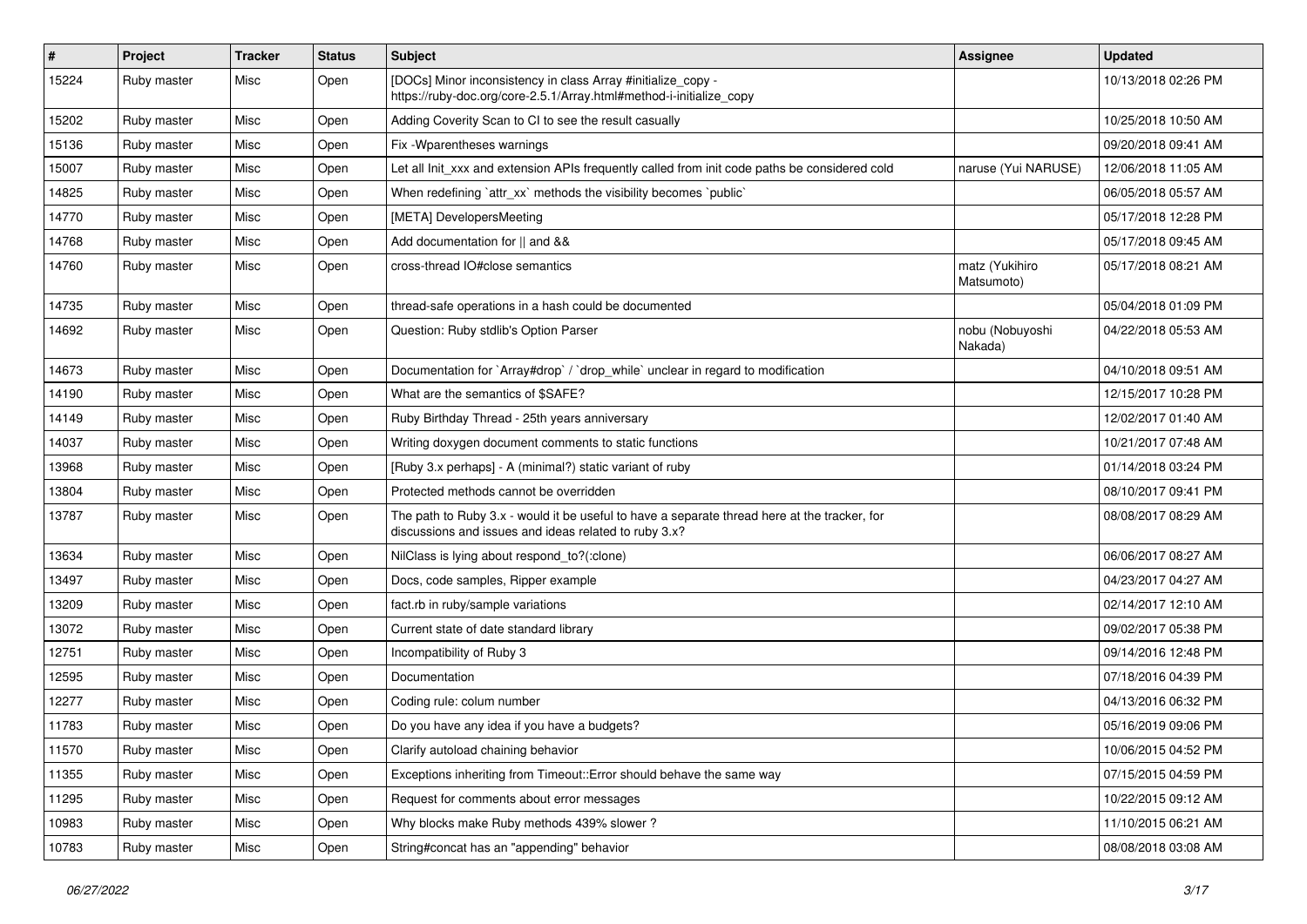| $\sharp$ | Project     | <b>Tracker</b> | <b>Status</b> | Subject                                                                                                                          | Assignee                     | <b>Updated</b>      |
|----------|-------------|----------------|---------------|----------------------------------------------------------------------------------------------------------------------------------|------------------------------|---------------------|
| 10628    | Ruby master | Misc           | Open          | Peformance of URI module                                                                                                         | naruse (Yui NARUSE)          | 12/26/2014 04:08 PM |
| 10541    | Ruby master | Misc           | Open          | Remove shorthand string interpolation syntax                                                                                     | matz (Yukihiro<br>Matsumoto) | 10/08/2015 05:44 PM |
| 10513    | Ruby master | Misc           | Open          | instance_eval yields the receiver, but is documented to yield no arguments                                                       | zzak (Zachary Scott)         | 11/14/2014 10:29 PM |
| 10424    | Ruby master | Misc           | Open          | Error message when sorting NaN                                                                                                   |                              | 10/25/2014 02:13 PM |
| 10312    | Ruby master | Misc           | Open          | Give people more control over how the ruby parser sees code and lexical code elements (valid/invalid<br>toggle options) + macros |                              | 01/20/2016 05:14 PM |
| 9832     | Ruby master | Misc           | Open          | better concurrency in threads                                                                                                    |                              | 05/12/2014 12:33 PM |
| 9724     | Ruby master | Misc           | Open          | Warnings in Ruby: allow per-file directives to i.e. suppress warnings                                                            |                              | 04/10/2014 06:21 PM |
| 9516     | Ruby master | Misc           | Open          | Consolidate all deprecation messages to one or more helper methods                                                               |                              | 02/13/2014 05:11 PM |
| 18841    | Ruby master | Feature        | Open          | Proposal: autoload_relative                                                                                                      |                              | 06/19/2022 11:22 PM |
| 18835    | Ruby master | Feature        | Open          | Add InstructionSequence#type method                                                                                              |                              | 06/16/2022 10:30 PM |
| 18832    | Ruby master | Feature        | Open          | Do not have class/module keywords consider ancestors of Object                                                                   |                              | 06/21/2022 05:50 AM |
| 18831    | Ruby master | Feature        | Open          | Block argument to `yield`                                                                                                        |                              | 06/18/2022 03:12 AM |
| 18825    | Ruby master | Feature        | Open          | Specialized instruction for "array literal + `.hash`"                                                                            |                              | 06/14/2022 05:24 PM |
| 18822    | Ruby master | Feature        | Open          | Ruby lack a proper method to percent-encode strings for URIs (RFC 3986)                                                          |                              | 06/09/2022 02:42 PM |
| 18821    | Ruby master | Feature        | Open          | Expose Pattern Matching interfaces in core classes                                                                               |                              | 06/09/2022 07:24 AM |
| 18815    | Ruby master | Feature        | Open          | instance_{eval,exec} vs Proc#>>                                                                                                  |                              | 06/02/2022 05:17 PM |
| 18814    | Ruby master | Feature        | Open          | Ractor: add method to query incoming message queue size                                                                          |                              | 06/02/2022 11:59 AM |
| 18812    | Ruby master | Feature        | Open          | Add ability to trace exit locations for YJIT                                                                                     |                              | 06/01/2022 02:42 PM |
| 18809    | Ruby master | Feature        | Open          | Add Numeric#ceildiv                                                                                                              |                              | 06/21/2022 06:21 PM |
| 18798    | Ruby master | Feature        | Open          | 'UnboundMethod#==' with inherited classes                                                                                        |                              | 05/25/2022 12:32 AM |
| 18776    | Ruby master | Feature        | Open          | <b>Object Shapes</b>                                                                                                             |                              | 05/13/2022 01:11 AM |
| 18774    | Ruby master | Feature        | Open          | Add Queue#pop(timeout:)                                                                                                          |                              | 05/20/2022 12:27 AM |
| 18762    | Ruby master | Feature        | Open          | Add an Array#undigits that compliments Integer#digits                                                                            |                              | 05/03/2022 08:08 PM |
| 18757    | Ruby master | Feature        | Open          | Introduce %R percent literal for anchored regular expression patterns                                                            |                              | 04/27/2022 05:30 PM |
| 18736    | Ruby master | Feature        | Open          | self-p for method chain                                                                                                          |                              | 04/15/2022 11:09 AM |
| 18690    | Ruby master | Feature        | Open          | Allow `Kernel#then` to take arguments                                                                                            |                              | 05/10/2022 06:16 PM |
| 18685    | Ruby master | Feature        | Open          | Enumerator.product: Cartesian product of enumerables                                                                             |                              | 04/26/2022 07:02 AM |
| 18683    | Ruby master | Feature        | Open          | Allow to create hashes with a specific capacity.                                                                                 |                              | 04/22/2022 02:34 PM |
| 18675    | Ruby master | Feature        | Open          | Add new exception class for resolv timeouts                                                                                      |                              | 04/01/2022 11:22 PM |
| 18668    | Ruby master | Feature        | Open          | Merge `io-nonblock` gems into core                                                                                               |                              | 04/21/2022 10:02 AM |
| 18659    | Ruby master | Feature        | Open          | Create a Binding at the time of an exception and make it available to Rescue                                                     |                              | 03/25/2022 10:55 AM |
| 18654    | Ruby master | Feature        | Open          | Enhancements to prettyprint                                                                                                      | akr (Akira Tanaka)           | 05/12/2022 01:44 PM |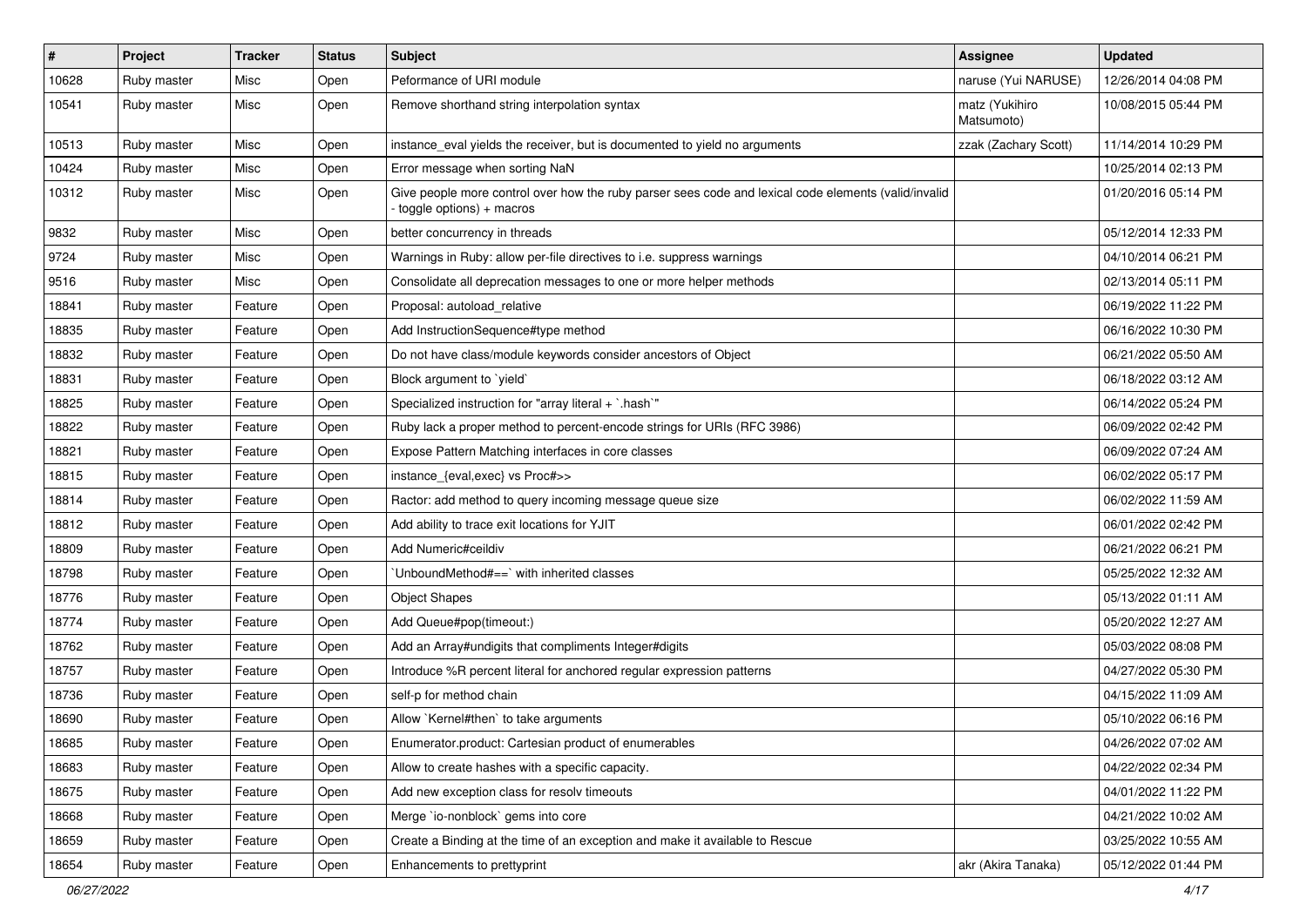| #     | Project     | <b>Tracker</b> | <b>Status</b> | <b>Subject</b>                                                                            | Assignee                                | <b>Updated</b>      |
|-------|-------------|----------------|---------------|-------------------------------------------------------------------------------------------|-----------------------------------------|---------------------|
| 18647 | Ruby master | Feature        | Open          | Non-recursive option for iseq-targeted Tracepoints in ruby 2.6+                           |                                         | 03/18/2022 09:41 AM |
| 18644 | Ruby master | Feature        | Open          | Coerce anything callable to a Proc                                                        |                                         | 06/18/2022 05:28 PM |
| 18642 | Ruby master | Feature        | Open          | Named ripper fields                                                                       |                                         | 05/12/2022 01:37 PM |
| 18640 | Ruby master | Feature        | Open          | default empty string argument for `String#sub` and `String#sub!`, e.g. `"hello".sub("I")` |                                         | 03/19/2022 02:33 AM |
| 18639 | Ruby master | Feature        | Open          | Update Unicode data to Unicode Version 15.0.0                                             | duerst (Martin Dürst)                   | 03/22/2022 07:38 PM |
| 18630 | Ruby master | Feature        | Open          | Introduce general `IO#timeout` and `IO#timeout=`for all (non-)blocking operations.        |                                         | 04/21/2022 09:36 AM |
| 18617 | Ruby master | Feature        | Open          | Allow multiples keys in Hash#[] acting like Hash#dig                                      |                                         | 03/10/2022 01:36 PM |
| 18603 | Ruby master | Feature        | Open          | Allow syntax like obj.method(arg)=value                                                   |                                         | 02/27/2022 05:04 PM |
| 18597 | Ruby master | Feature        | Open          | Strings need a named method like 'dup' that doesn't duplicate if receiver is mutable      |                                         | 02/26/2022 11:56 PM |
| 18594 | Ruby master | Feature        | Open          | Add a #to_h method on URI::Generic                                                        |                                         | 03/31/2022 01:18 PM |
| 18593 | Ruby master | Feature        | Open          | Add back URI.escape                                                                       |                                         | 02/18/2022 07:45 PM |
| 18583 | Ruby master | Feature        | Open          | Pattern-matching: API for custom unpacking strategies?                                    |                                         | 03/17/2022 01:10 PM |
| 18576 | Ruby master | Feature        | Open          | Rename `ASCII-8BIT` encoding to `BINARY`                                                  |                                         | 03/17/2022 03:06 PM |
| 18573 | Ruby master | Feature        | Open          | Object#pack1                                                                              |                                         | 02/08/2022 08:51 AM |
| 18568 | Ruby master | Feature        | Open          | Explore lazy RubyGems boot to reduce need for --disable-gems                              |                                         | 02/17/2022 07:15 AM |
| 18564 | Ruby master | Feature        | Open          | Add Exception#detailed_message                                                            | mame (Yusuke Endoh)                     | 02/01/2022 08:06 PM |
| 18559 | Ruby master | Feature        | Open          | Allocation tracing: Objects created by the parser are attributed to Kernel.require        |                                         | 01/31/2022 12:14 PM |
| 18554 | Ruby master | Feature        | Open          | Move unicode_normalize to a default gem                                                   |                                         | 01/31/2022 05:51 PM |
| 18551 | Ruby master | Feature        | Open          | Make Range#reverse_each to raise an exception if endless                                  |                                         | 01/28/2022 11:13 PM |
| 18515 | Ruby master | Feature        | Open          | Add Range#reverse_each implementation for performance                                     |                                         | 01/31/2022 02:23 AM |
| 18498 | Ruby master | Feature        | Open          | Introduce a public WeakKeysMap that compares by equality                                  |                                         | 02/20/2022 04:06 PM |
| 18494 | Ruby master | Feature        | Open          | [RFC] ENV["RUBY_GC_"]= changes GC parameters dynamically                                  |                                         | 01/17/2022 11:15 PM |
| 18478 | Ruby master | Feature        | Open          | Module#constant_pairs                                                                     |                                         | 01/11/2022 07:55 PM |
| 18477 | Ruby master | Feature        | Open          | Float#sqrt and Integer#sqrt                                                               |                                         | 01/11/2022 07:34 PM |
| 18463 | Ruby master | Feature        | Open          | Random number generation with xoshiro                                                     |                                         | 02/13/2022 09:12 AM |
| 18462 | Ruby master | Feature        | Open          | Proposal to merge WASI based WebAssembly support                                          |                                         | 03/24/2022 03:05 AM |
| 18440 | Ruby master | Feature        | Open          | YJIT is enabled if any YJIT tuning options are set                                        |                                         | 12/30/2021 08:17 PM |
| 18439 | Ruby master | Feature        | Open          | Support YJIT for VC++                                                                     | maximecb (Maxime<br>Chevalier-Boisvert) | 01/10/2022 11:29 PM |
| 18438 | Ruby master | Feature        | Open          | Add `Exception#additional_message` to show additional error information                   |                                         | 02/07/2022 02:55 AM |
| 18423 | Ruby master | Feature        | Open          | Installing stable versions like 3.0.3 from source generates fatal error by make           |                                         | 12/23/2021 11:44 PM |
| 18418 | Ruby master | Feature        | Open          | Add Net::HTTP#security_level=                                                             |                                         | 12/19/2021 11:58 AM |
| 18411 | Ruby master | Feature        | Open          | Introduce `Fiber.blocking` for disabling scheduler.                                       |                                         | 12/23/2021 05:10 PM |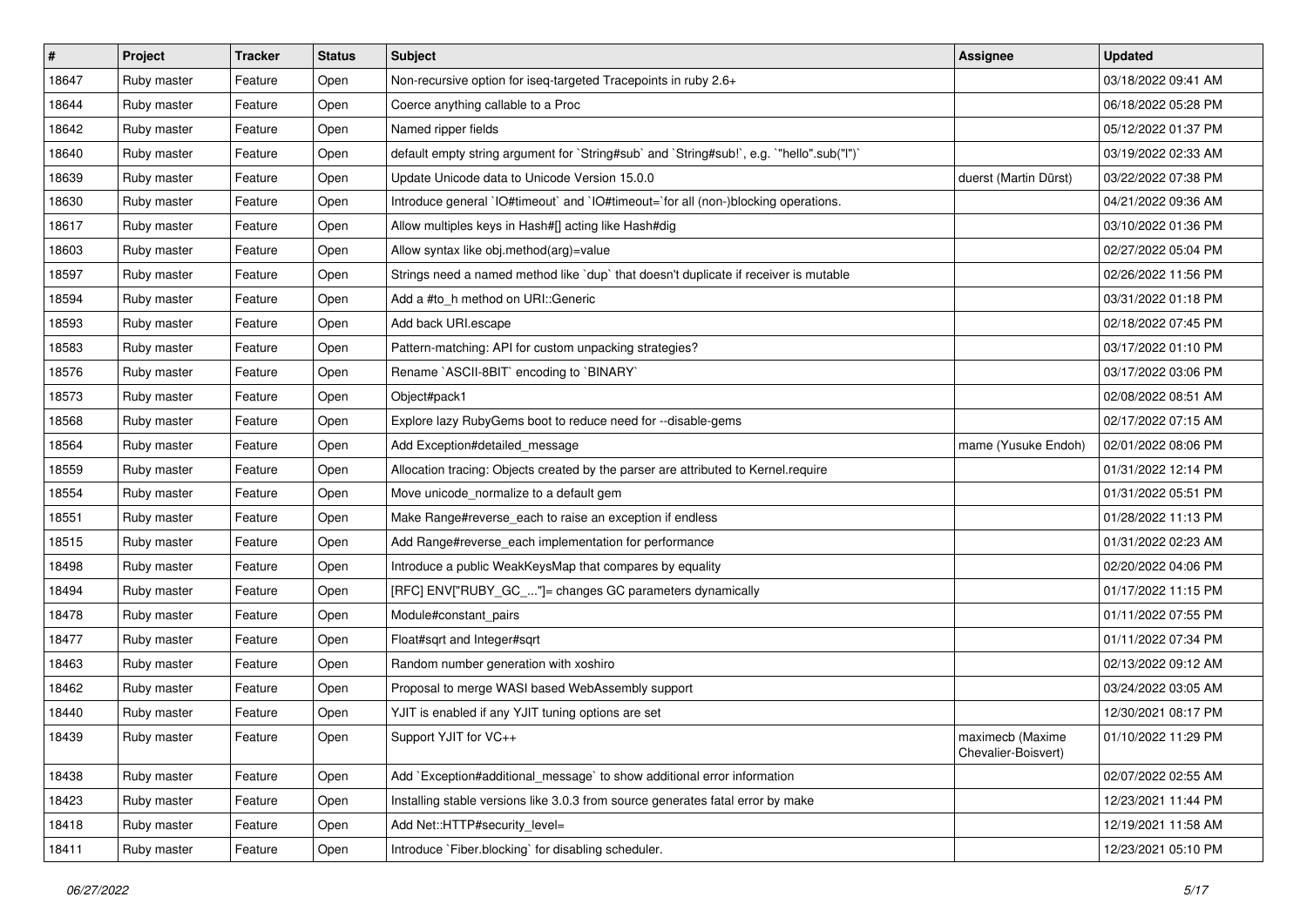| #     | Project     | <b>Tracker</b> | <b>Status</b> | <b>Subject</b>                                                                                                                                                        | Assignee                      | <b>Updated</b>      |
|-------|-------------|----------------|---------------|-----------------------------------------------------------------------------------------------------------------------------------------------------------------------|-------------------------------|---------------------|
| 18410 | Ruby master | Feature        | Open          | Proposal to make inspect include underscores on numerics                                                                                                              |                               | 12/16/2021 09:07 AM |
| 18402 | Ruby master | Feature        | Open          | Argument Labels                                                                                                                                                       |                               | 01/31/2022 06:14 PM |
| 18401 | Ruby master | Feature        | Open          | Rework `require_relative` to add the "current path" on `\$LOAD_PATH`                                                                                                  |                               | 12/09/2021 05:41 PM |
| 18395 | Ruby master | Feature        | Open          | Introduce Array#subtract! for performance                                                                                                                             |                               | 12/08/2021 04:42 PM |
| 18384 | Ruby master | Feature        | Open          | Pattern Match Object                                                                                                                                                  |                               | 05/07/2022 06:01 PM |
| 18376 | Ruby master | Feature        | Open          | Version comparison API                                                                                                                                                |                               | 12/30/2021 10:33 AM |
| 18369 | Ruby master | Feature        | Open          | users.detect(:name, "Dorian") as shorthand for users.detect {  user  user.name == "Dorian" }                                                                          |                               | 12/03/2021 02:23 PM |
| 18368 | Ruby master | Feature        | Open          | Range#step semantics for non-Numeric ranges                                                                                                                           |                               | 02/02/2022 03:42 PM |
| 18360 | Ruby master | Feature        | Open          | <b>PrettyPrint enhancements</b>                                                                                                                                       |                               | 11/24/2021 12:15 AM |
| 18357 | Ruby master | Feature        | Open          | Proposal: stop raising when block passed to IO#each_* closes the IO                                                                                                   |                               | 11/22/2021 09:03 PM |
| 18334 | Ruby master | Feature        | Open          | ENV#to_h returns a new Hash object but Hash#to_h does not, which can cause inconsistencies                                                                            |                               | 11/17/2021 05:46 PM |
| 18332 | Ruby master | Feature        | Open          | a ? b                                                                                                                                                                 |                               | 12/29/2021 04:38 AM |
| 18331 | Ruby master | Feature        | Open          | Kernel.#Time                                                                                                                                                          |                               | 11/13/2021 12:41 PM |
| 18296 | Ruby master | Feature        | Open          | Custom exception formatting should override `Exception#full_message`.                                                                                                 |                               | 12/15/2021 08:49 PM |
| 18291 | Ruby master | Feature        | Open          | When use $=\sim$ with named group, if regex is on the right side, variable not defined.                                                                               |                               | 11/06/2021 12:36 PM |
| 18285 | Ruby master | Feature        | Open          | NoMethodError#message uses a lot of CPU/is really expensive to call                                                                                                   |                               | 01/30/2022 12:45 PM |
| 18275 | Ruby master | Feature        | Open          | Add an option to define_method to not capture the surrounding environment                                                                                             | ko1 (Koichi Sasada)           | 12/03/2021 02:34 PM |
| 18265 | Ruby master | Feature        | Open          | Self-contained one-binary feature which discuss on ruby kaigi 2021 day 2, $\Box$ Ruby Committers vs the<br>World / CRuby Committers                                   |                               | 10/24/2021 04:11 PM |
| 18262 | Ruby master | Feature        | Open          | Enumerator::Lazy#partition                                                                                                                                            |                               | 11/20/2021 10:17 AM |
| 18259 | Ruby master | Feature        | Open          | Support quarter spec %q in Time#strftime                                                                                                                              |                               | 10/21/2021 12:15 PM |
| 18256 | Ruby master | Feature        | Open          | Change the canonical name of Thread::Mutex, Thread::Queue, Thread::SizedQueue and<br>Thread::ConditionVariable to just Mutex, Queue, SizedQueue and ConditionVariable |                               | 10/20/2021 10:59 PM |
| 18242 | Ruby master | Feature        | Open          | Parser makes multiple assignment sad in confusing way                                                                                                                 |                               | 10/09/2021 07:58 AM |
| 18228 | Ruby master | Feature        | Open          | Add a 'timeout' option to 'IO.copy_stream'                                                                                                                            |                               | 10/01/2021 05:10 AM |
| 18227 | Ruby master | Feature        | Open          | Static class initialization.                                                                                                                                          | ioquatix (Samuel<br>Williams) | 09/29/2021 09:21 PM |
| 18194 | Ruby master | Feature        | Open          | No easy way to format exception messages per thread/fiber scheduler context.                                                                                          | mame (Yusuke Endoh)           | 09/29/2021 10:10 AM |
| 18181 | Ruby master | Feature        | Open          | Introduce Enumerable#min_with_value, max_with_value, and minmax_with_value                                                                                            |                               | 01/25/2022 07:33 AM |
| 18179 | Ruby master | Feature        | Open          | Add Math methods to Numeric                                                                                                                                           |                               | 03/24/2022 02:54 PM |
| 18168 | Ruby master | Feature        | Open          | Add ActiveSupport deep_transform_values to Ruby                                                                                                                       |                               | 09/15/2021 05:29 AM |
| 18162 | Ruby master | Feature        | Open          | Shorthand method Proc#isolate to create isolated proc objects                                                                                                         |                               | 09/13/2021 02:33 AM |
| 18159 | Ruby master | Feature        | Open          | Integrate functionality of dead_end gem into Ruby                                                                                                                     | matz (Yukihiro<br>Matsumoto)  | 06/17/2022 02:06 PM |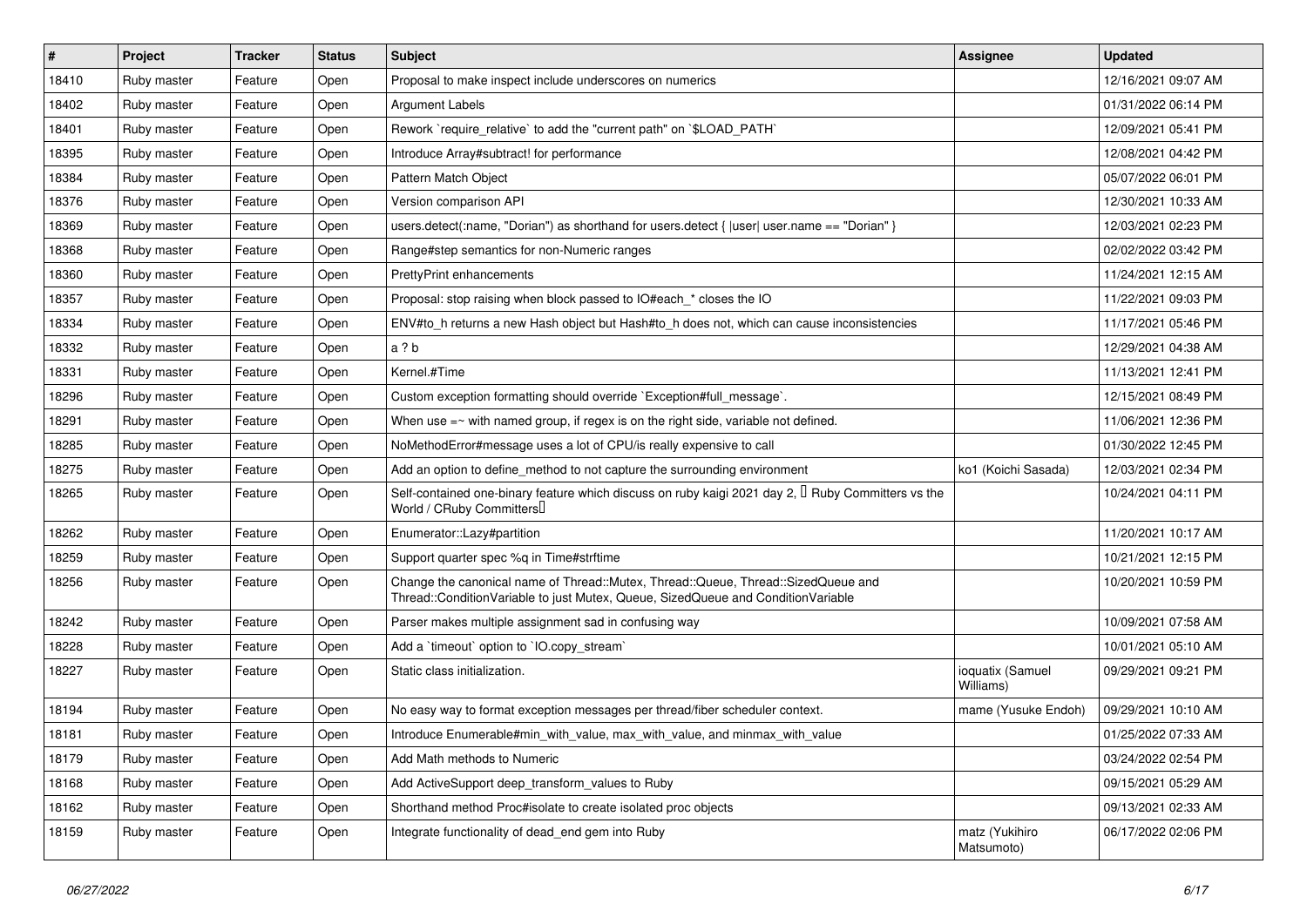| $\sharp$ | Project     | <b>Tracker</b> | <b>Status</b> | Subject                                                                                                                                     | <b>Assignee</b>              | <b>Updated</b>      |
|----------|-------------|----------------|---------------|---------------------------------------------------------------------------------------------------------------------------------------------|------------------------------|---------------------|
| 18151    | Ruby master | Feature        | Open          | Incorrect Resolv result when DNS server is unreachable                                                                                      |                              | 09/18/2021 12:22 AM |
| 18146    | Ruby master | Feature        | Open          | Add 'delete_prefix' and 'delete_suffix' to 'Pathname'                                                                                       |                              | 09/03/2021 04:59 AM |
| 18137    | Ruby master | Feature        | Open          | A new method to check Proc is isolated or not                                                                                               |                              | 10/27/2021 07:30 AM |
| 18136    | Ruby master | Feature        | Open          | take_while_after                                                                                                                            |                              | 01/28/2022 06:23 AM |
| 18135    | Ruby master | Feature        | Open          | Introduce Enumerable#detect_only                                                                                                            |                              | 09/02/2021 05:44 PM |
| 18127    | Ruby master | Feature        | Open          | Ractor-local version of Singleton                                                                                                           |                              | 11/09/2021 02:45 PM |
| 18083    | Ruby master | Feature        | Open          | Capture error in ensure block.                                                                                                              |                              | 10/21/2021 01:00 PM |
| 18070    | Ruby master | Feature        | Open          | `attr` should be removed                                                                                                                    |                              | 08/09/2021 05:51 PM |
| 18069    | Ruby master | Feature        | Open          | 'instance_exec' is just ignored when the block is originally a method                                                                       |                              | 08/10/2021 05:33 AM |
| 18063    | Ruby master | Feature        | Open          | io uring implementation                                                                                                                     |                              | 08/05/2021 10:02 AM |
| 18057    | Ruby master | Feature        | Open          | Introduce Array#mean                                                                                                                        |                              | 08/02/2021 02:16 PM |
| 18055    | Ruby master | Feature        | Open          | Introduce                                                                                                                                   |                              | 07/30/2021 09:30 AM |
| 18035    | Ruby master | Feature        | Open          | Introduce general model/semantic for immutable by default.                                                                                  |                              | 11/09/2021 04:47 PM |
| 18033    | Ruby master | Feature        | Open          | Time.new to parse a string                                                                                                                  |                              | 12/07/2021 02:15 PM |
| 18005    | Ruby master | Feature        | Open          | Enable non-blocking `binding.irb`.                                                                                                          |                              | 06/24/2021 07:20 PM |
| 18004    | Ruby master | Feature        | Open          | Add Async to the stdlib                                                                                                                     |                              | 11/26/2021 06:01 AM |
| 17994    | Ruby master | Feature        | Open          | Clarify `IO.read` behavior and add `File.read` method                                                                                       |                              | 07/16/2021 03:04 AM |
| 17950    | Ruby master | Feature        | Open          | Unable to pattern-match against a String key                                                                                                |                              | 06/15/2021 11:42 AM |
| 17944    | Ruby master | Feature        | Open          | Remove Socket.gethostbyaddr and Socket.gethostbyname                                                                                        |                              | 06/10/2021 08:26 AM |
| 17942    | Ruby master | Feature        | Open          | Add a `initialize(public @a, private @b)` shortcut syntax for defining public/private accessors for<br>instance vars as part of constructor |                              | 12/13/2021 12:43 AM |
| 17938    | Ruby master | Feature        | Open          | Keyword alternative for boolean positional arguments                                                                                        |                              | 07/15/2021 06:46 AM |
| 17924    | Ruby master | Feature        | Open          | Range#infinite?                                                                                                                             |                              | 07/08/2021 11:58 PM |
| 17884    | Ruby master | Feature        | Open          | locindex for profiling tools                                                                                                                | ko1 (Koichi Sasada)          | 05/24/2021 04:17 PM |
| 17859    | Ruby master | Feature        | Open          | Start IRB when running just `ruby`                                                                                                          |                              | 05/14/2021 07:54 AM |
| 17856    | Ruby master | Feature        | Open          | ary.member? is slower than ary.include?                                                                                                     |                              | 05/11/2021 10:12 AM |
| 17851    | Ruby master | Feature        | Open          | ruby extension for memoryview                                                                                                               |                              | 05/05/2021 03:15 PM |
| 17849    | Ruby master | Feature        | Open          | Fix Timeout.timeout so that it can be used in threaded Web servers                                                                          | matz (Yukihiro<br>Matsumoto) | 04/10/2022 06:26 AM |
| 17844    | Ruby master | Feature        | Open          | Support list of methods to test with respond to?                                                                                            |                              | 05/06/2021 07:00 PM |
| 17834    | Ruby master | Feature        | Open          | Add a Bytes and BytesArray class that implement memoryview                                                                                  |                              | 05/06/2021 02:22 PM |
| 17833    | Ruby master | Feature        | Open          | add IO.readinto(b) where b is a bytes like object that is you can get a memoryview from                                                     |                              | 06/30/2021 02:36 PM |
| 17830    | Ruby master | Feature        | Open          | Add Integer#previous and Integer#prev                                                                                                       | matz (Yukihiro<br>Matsumoto) | 04/27/2021 11:35 PM |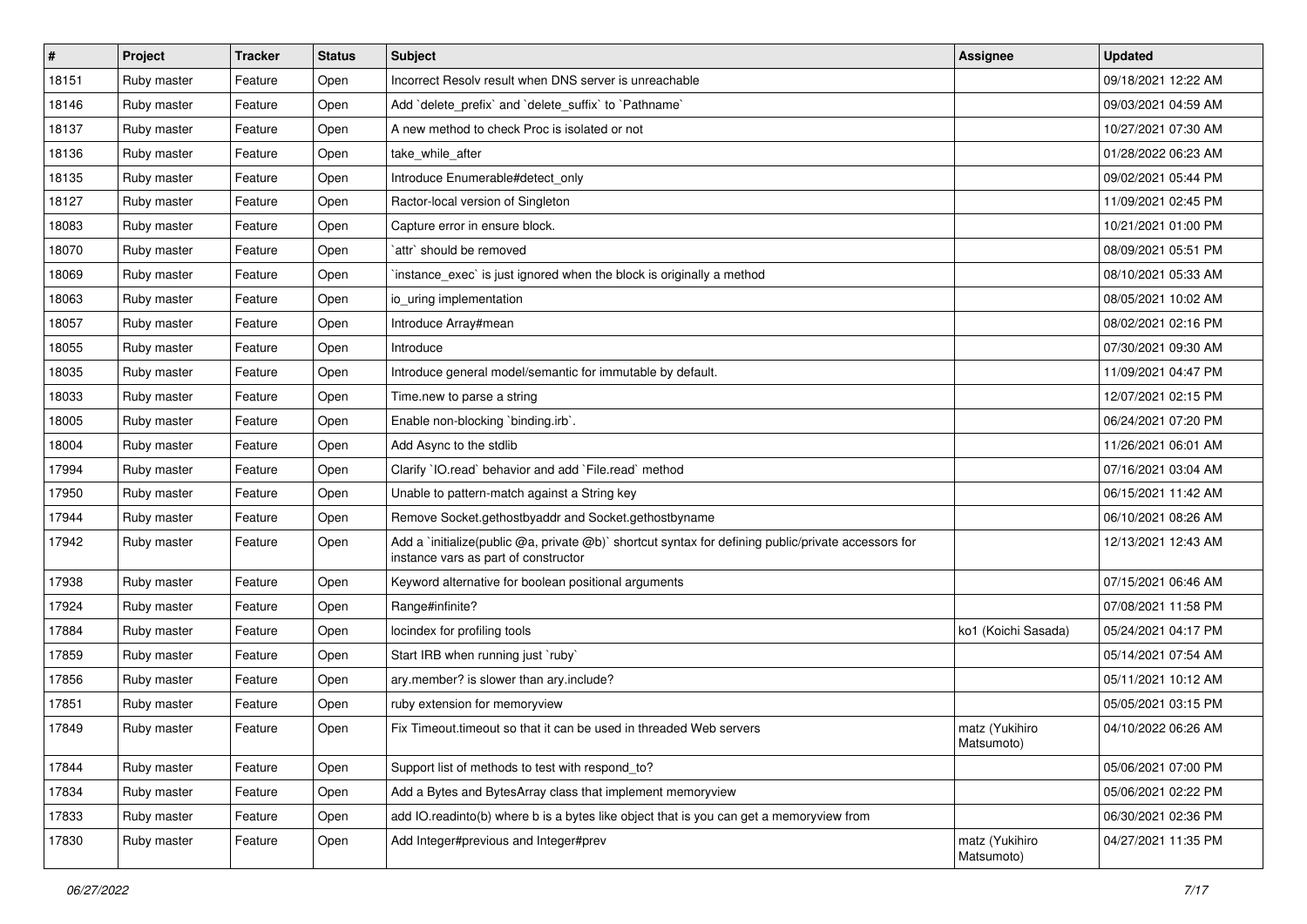| #     | Project     | <b>Tracker</b> | <b>Status</b> | Subject                                                                                                                                                   | Assignee                          | <b>Updated</b>      |
|-------|-------------|----------------|---------------|-----------------------------------------------------------------------------------------------------------------------------------------------------------|-----------------------------------|---------------------|
| 17825 | Ruby master | Feature        | Open          | Uniformize Float::INFINITY and Date::infinity.new                                                                                                         |                                   | 05/04/2021 01:43 AM |
| 17808 | Ruby master | Feature        | Open          | Feature Request: JS like splat of Object properties as named method parameters                                                                            |                                   | 04/17/2021 11:43 PM |
| 17797 | Ruby master | Feature        | Open          | MIPS support for addr2line.c                                                                                                                              |                                   | 04/13/2021 03:49 AM |
| 17790 | Ruby master | Feature        | Open          | Have a way to clear a String without resetting its capacity                                                                                               |                                   | 04/21/2021 11:27 PM |
| 17786 | Ruby master | Feature        | Open          | Proposal: new "ends" keyword                                                                                                                              |                                   | 04/11/2021 01:40 AM |
| 17785 | Ruby master | Feature        | Open          | Allow named parameters to be keywords                                                                                                                     | matz (Yukihiro<br>Matsumoto)      | 12/17/2021 06:10 PM |
| 17773 | Ruby master | Feature        | Open          | Alias `Numeric#zero?` and `Float#zero?` as `Numeric#empty?` and `Float#empty?`                                                                            |                                   | 04/02/2021 03:39 PM |
| 17771 | Ruby master | Feature        | Open          | String#start_with? should not construct MatchData or set \$~                                                                                              |                                   | 04/02/2021 02:49 PM |
| 17758 | Ruby master | Feature        | Open          | Provide Hash#count for performance improvement                                                                                                            |                                   | 03/28/2021 06:39 PM |
| 17753 | Ruby master | Feature        | Open          | Add Module#namespace                                                                                                                                      |                                   | 04/17/2021 08:04 AM |
| 17749 | Ruby master | Feature        | Open          | Const source location without name                                                                                                                        |                                   | 04/17/2021 07:38 AM |
| 17743 | Ruby master | Feature        | Open          | Show argument types in backtrace                                                                                                                          |                                   | 03/25/2021 06:39 PM |
| 17741 | Ruby master | Feature        | Open          | Ruby links to `objc` for convenience - this should be moved into a native ext                                                                             |                                   | 03/23/2021 01:24 AM |
| 17718 | Ruby master | Feature        | Open          | a method paramaters object that can be pattern matched against                                                                                            |                                   | 03/24/2021 01:29 PM |
| 17682 | Ruby master | Feature        | Open          | String#casecmp performance improvement                                                                                                                    |                                   | 03/24/2021 02:29 PM |
| 17663 | Ruby master | Feature        | Open          | Enumerator#with, an alternative to Enumerator#with object                                                                                                 |                                   | 03/02/2021 05:48 PM |
| 17660 | Ruby master | Feature        | Open          | Expose information about which basic methods have been redefined                                                                                          |                                   | 03/02/2021 03:31 PM |
| 17647 | Ruby master | Feature        | Open          | Print register `r11` on 32-bit ARM Linux                                                                                                                  |                                   | 04/30/2021 11:22 AM |
| 17627 | Ruby master | Feature        | Open          | Suggestion: Implement `freeze_values` instance method on collection-like classes.                                                                         |                                   | 02/16/2021 07:58 PM |
| 17616 | Ruby master | Feature        | Open          | Support backtracing on Linux with non-GNU-libc + libunwind                                                                                                |                                   | 02/09/2021 01:12 PM |
| 17611 | Ruby master | Feature        | Open          | Expose `rb_execarg` interfaces and `rb_grantpt`                                                                                                           |                                   | 02/07/2021 01:52 AM |
| 17579 | Ruby master | Feature        | Open          | [Proposal] A suggestion for newline-separated shorthand notation, for the creation of Arrays<br>containing strings that may contain '' (space) characters |                                   | 01/25/2021 04:33 PM |
| 17576 | Ruby master | Feature        | Open          | Partial Functions (procs, lambdas)                                                                                                                        |                                   | 01/24/2021 07:58 PM |
| 17566 | Ruby master | Feature        | Open          | Tune thread QoS / efficiency on macOS                                                                                                                     |                                   | 01/29/2021 09:16 AM |
| 17562 | Ruby master | Feature        | Open          | Update -E option in --help                                                                                                                                |                                   | 01/19/2021 05:38 PM |
| 17550 | Ruby master | Feature        | Open          | Why no function to get all subdirectories of a directory?                                                                                                 |                                   | 01/18/2021 08:57 AM |
| 17548 | Ruby master | Feature        | Open          | Need simple way to include symlink directories in Dir.glob                                                                                                |                                   | 03/21/2022 01:35 PM |
| 17528 | Ruby master | Feature        | Open          | Make Addrinfo.getaddrinfo fall back to Timeout.timeout for :resolv_timeout                                                                                |                                   | 01/13/2021 08:50 PM |
| 17525 | Ruby master | Feature        | Open          | Implement Happy Eyeballs Version 2 (RFC8305) in Socket.tcp                                                                                                | Glass_saga (Masaki<br>Matsushita) | 06/16/2022 01:08 AM |
| 17496 | Ruby master | Feature        | Open          | Add constant Math::TAU                                                                                                                                    |                                   | 01/13/2021 05:47 AM |
| 17474 | Ruby master | Feature        | Open          | Interpreting constants at compile time                                                                                                                    |                                   | 01/07/2021 04:40 PM |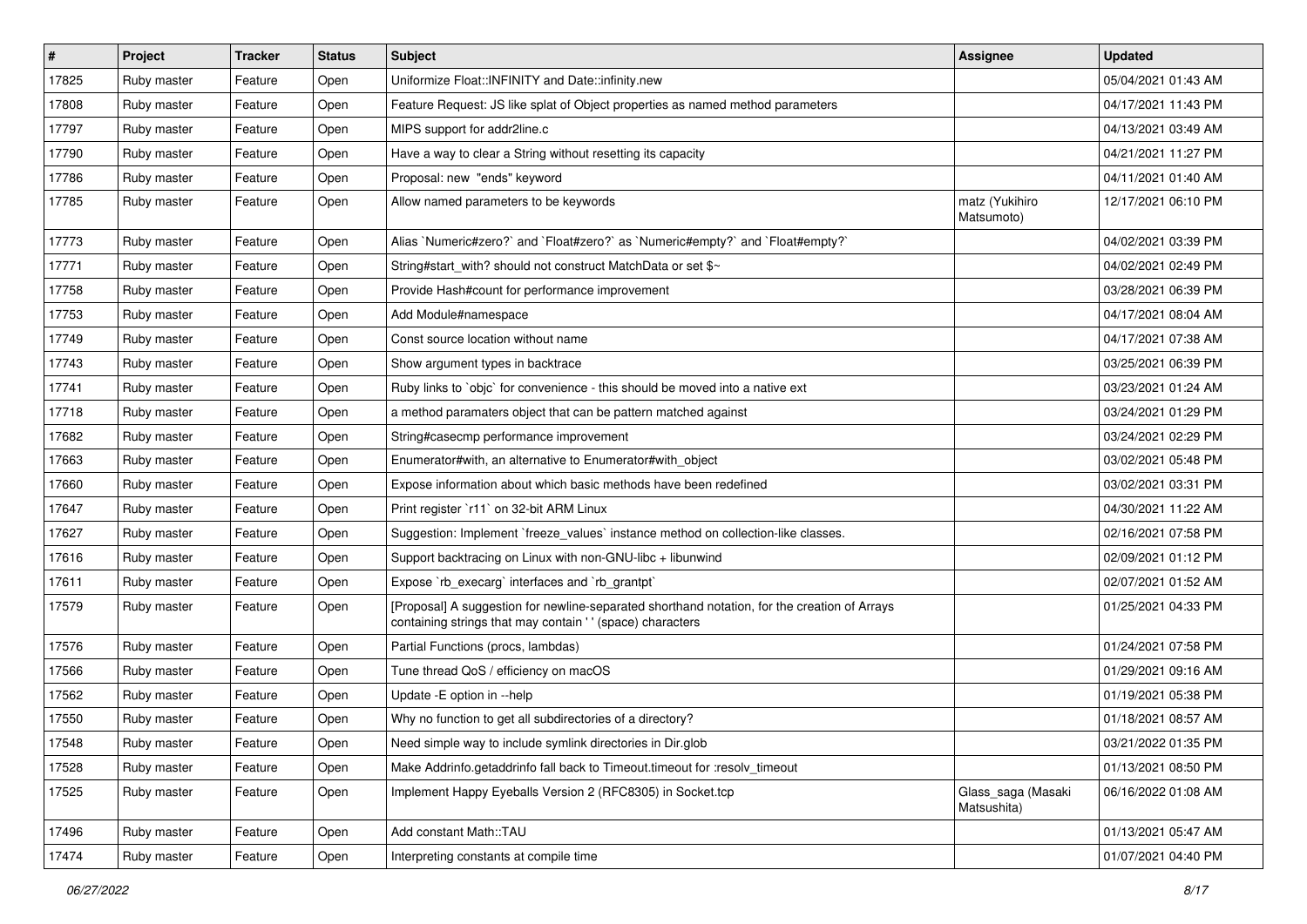| #     | Project     | <b>Tracker</b> | <b>Status</b> | Subject                                                                | Assignee                     | <b>Updated</b>      |
|-------|-------------|----------------|---------------|------------------------------------------------------------------------|------------------------------|---------------------|
| 17473 | Ruby master | Feature        | Open          | Make Pathname to embedded class of Ruby                                | akr (Akira Tanaka)           | 01/07/2022 09:25 AM |
| 17472 | Ruby master | Feature        | Open          | HashWithIndifferentAccess like Hash extension                          |                              | 06/16/2022 01:08 AM |
| 17471 | Ruby master | Feature        | Open          | send_if method for improved conditional chaining                       |                              | 12/29/2020 03:23 PM |
| 17468 | Ruby master | Feature        | Open          | Deprecate RUBY_DEVEL                                                   |                              | 06/16/2022 01:08 AM |
| 17416 | Ruby master | Feature        | Open          | Improve performance Kernel#itself                                      |                              | 12/21/2020 01:14 PM |
| 17414 | Ruby master | Feature        | Open          | Ractor should allow access to shareable attributes for Modules/Classes | ko1 (Koichi Sasada)          | 12/21/2020 03:56 PM |
| 17406 | Ruby master | Feature        | Open          | Add `NoMatchingPatternError#depth`                                     |                              | 12/19/2020 03:18 PM |
| 17404 | Ruby master | Feature        | Open          | Ractor `move:` API to allow shareability check                         | ko1 (Koichi Sasada)          | 12/18/2020 09:17 PM |
| 17393 | Ruby master | Feature        | Open          | `Ractor::Moved#inspect`                                                | ko1 (Koichi Sasada)          | 12/21/2020 05:47 PM |
| 17375 | Ruby master | Feature        | Open          | Add scheduler callbacks for transferring fibers                        |                              | 12/07/2020 11:31 PM |
| 17357 | Ruby master | Feature        | Open          | 'Queue#pop' should have a block form for closed queues                 |                              | 01/12/2021 07:32 AM |
| 17356 | Ruby master | Feature        | Open          | Alignment of memory allocated through Fiddle struct's malloc           |                              | 12/02/2020 11:06 AM |
| 17353 | Ruby master | Feature        | Open          | Functional chaining operator                                           |                              | 11/30/2020 03:29 AM |
| 17333 | Ruby master | Feature        | Open          | Enumerable#many?                                                       |                              | 12/11/2020 03:38 AM |
| 17330 | Ruby master | Feature        | Open          | Object#non                                                             |                              | 01/25/2021 03:54 PM |
| 17326 | Ruby master | Feature        | Open          | Add Kernel#must! to the standard library                               |                              | 06/22/2022 04:10 PM |
| 17325 | Ruby master | Feature        | Open          | Adds Fiber#cancel, which forces a Fiber to break/return                |                              | 11/19/2020 12:34 AM |
| 17316 | Ruby master | Feature        | Open          | On memoization                                                         |                              | 05/13/2022 11:32 AM |
| 17315 | Ruby master | Feature        | Open          | Hash #transform                                                        |                              | 11/13/2020 08:38 PM |
| 17311 | Ruby master | Feature        | Open          | Improve performance Array#deconstruct & Array#to_ary                   |                              | 11/08/2020 07:12 AM |
| 17298 | Ruby master | Feature        | Open          | Ractor's basket communication APIs                                     |                              | 11/13/2020 04:16 PM |
| 17290 | Ruby master | Feature        | Open          | Syntax sugar for boolean keyword argument                              |                              | 10/29/2020 04:51 AM |
| 17288 | Ruby master | Feature        | Open          | Optimize _send_ call with a literal method name                        | matz (Yukihiro<br>Matsumoto) | 10/30/2020 12:17 AM |
| 17286 | Ruby master | Feature        | Open          | `Ractor.new` should accept `move: true`                                |                              | 11/08/2020 03:01 AM |
| 17285 | Ruby master | Feature        | Open          | Less strict `Ractor.select`                                            |                              | 10/26/2020 03:15 AM |
| 17279 | Ruby master | Feature        | Open          | Allow a negative step in Range#step with a block                       | matz (Yukihiro<br>Matsumoto) | 10/22/2020 02:23 AM |
| 17258 | Ruby master | Feature        | Open          | Oneshot Branch Coverage                                                |                              | 10/09/2020 08:26 PM |
| 17210 | Ruby master | Feature        | Open          | More readable and useful `Set#inspect`                                 | knu (Akinori MUSHA)          | 05/19/2021 10:12 PM |
| 17208 | Ruby master | Feature        | Open          | Add `Set#compact` and `Set#compact!` methods                           |                              | 11/05/2020 10:44 AM |
| 17206 | Ruby master | Feature        | Open          | Introduce new Regexp option to avoid global MatchData allocations      |                              | 10/28/2020 10:43 PM |
| 17184 | Ruby master | Feature        | Open          | No stdlib function to perform simple string replacement                | matz (Yukihiro<br>Matsumoto) | 02/23/2021 09:27 PM |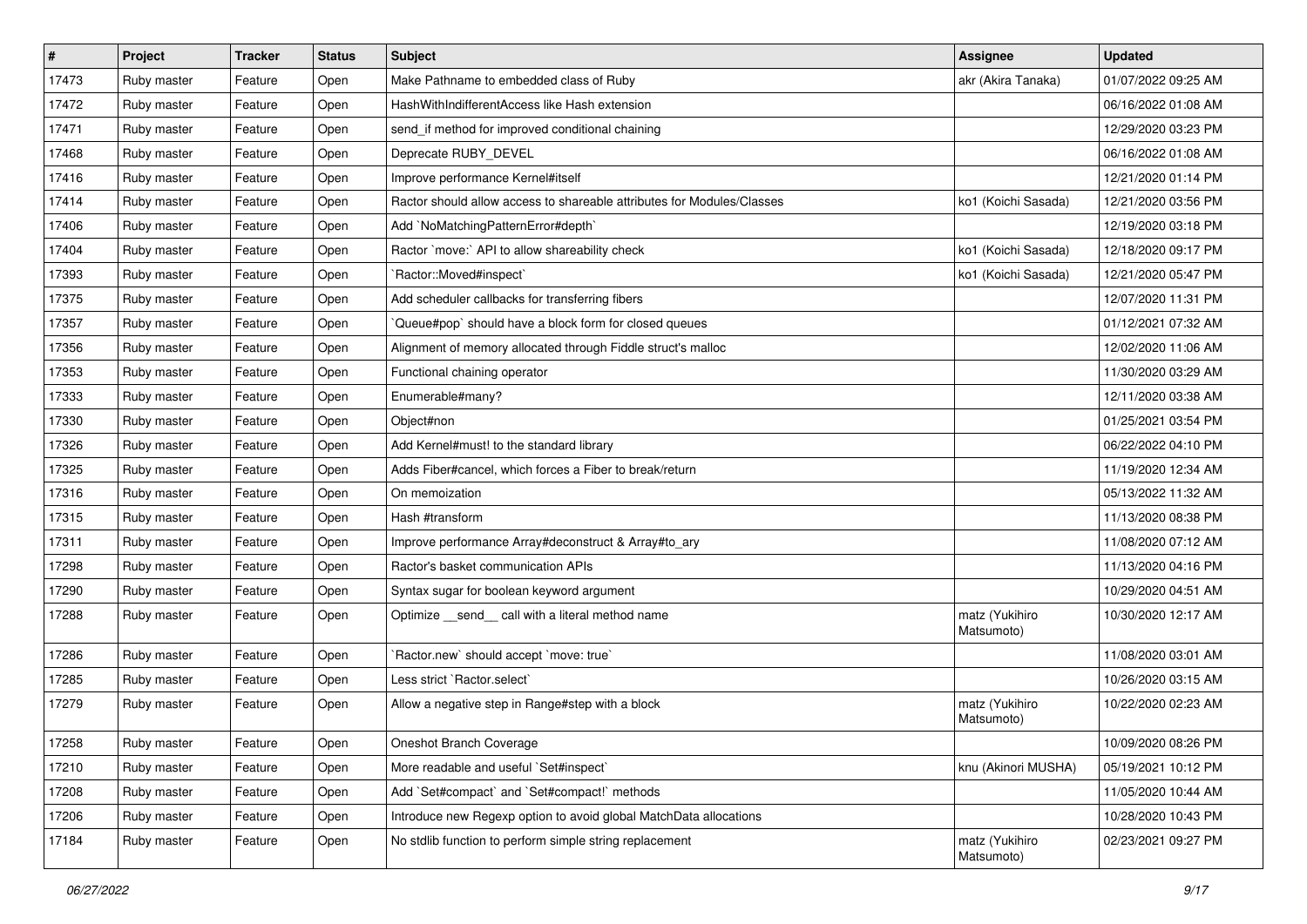| #     | Project     | <b>Tracker</b> | <b>Status</b> | Subject                                                                                     | <b>Assignee</b>              | <b>Updated</b>      |
|-------|-------------|----------------|---------------|---------------------------------------------------------------------------------------------|------------------------------|---------------------|
| 17173 | Ruby master | Feature        | Open          | open-uri I ciphers IIIIIII                                                                  | akr (Akira Tanaka)           | 09/25/2020 09:17 AM |
| 17166 | Ruby master | Feature        | Open          | net/http not supporting unix domain sockets                                                 |                              | 09/12/2020 02:51 PM |
| 17165 | Ruby master | Feature        | Open          | Add 'filter' and 'flatten' keywords to 'Enumerable#map'                                     |                              | 09/13/2020 09:41 AM |
| 17163 | Ruby master | Feature        | Open          | Rename `begin`                                                                              |                              | 09/09/2020 03:04 AM |
| 17156 | Ruby master | Feature        | Open          | Refinements per directory tree                                                              |                              | 12/07/2020 05:19 AM |
| 17155 | Ruby master | Feature        | Open          | Add a Diggable mixin                                                                        |                              | 09/05/2020 02:08 PM |
| 17151 | Ruby master | Feature        | Open          | Support multiple builtin ruby code for implimatation in Ruby & C                            |                              | 09/05/2020 01:41 AM |
| 17148 | Ruby master | Feature        | Open          | stdbuf(1) support                                                                           |                              | 09/07/2020 04:12 AM |
| 17143 | Ruby master | Feature        | Open          | Improve support for warning categories                                                      |                              | 11/20/2020 01:05 PM |
| 17140 | Ruby master | Feature        | Open          | Merge Enumerable#grep(_v) with Enumerable#select/reject                                     |                              | 02/10/2021 07:56 AM |
| 17134 | Ruby master | Feature        | Open          | Add resolv_timeout to TCPSocket                                                             |                              | 12/10/2020 09:09 AM |
| 17127 | Ruby master | Feature        | Open          | Some TrueClass methods are faster if implemented in Ruby                                    |                              | 11/05/2020 07:11 AM |
| 17121 | Ruby master | Feature        | Open          | Remove ENV#index                                                                            |                              | 08/13/2020 09:58 AM |
| 17115 | Ruby master | Feature        | Open          | Optimize String#casecmp? for ASCII strings                                                  |                              | 08/15/2020 03:48 AM |
| 17099 | Ruby master | Feature        | Open          | Remove boolean argument and warning from Module#attr                                        |                              | 12/18/2020 04:15 AM |
| 17097 | Ruby master | Feature        | Open          | `map_min`, `map_max`                                                                        |                              | 01/13/2021 01:24 AM |
| 17056 | Ruby master | Feature        | Open          | Array#index: Allow specifying the position to start search as in String#index               |                              | 09/25/2020 01:41 PM |
| 17047 | Ruby master | Feature        | Open          | Support parameters for MAIL FROM and RCPT TO                                                |                              | 12/06/2021 08:16 PM |
| 17040 | Ruby master | Feature        | Open          | cleanup include/ruby/backward*                                                              |                              | 08/26/2020 07:07 AM |
| 17036 | Ruby master | Feature        | Open          | Regexp deconstruction keys to allow pattern matching                                        |                              | 07/19/2020 02:45 PM |
| 17016 | Ruby master | Feature        | Open          | Enumerable#accumulate                                                                       |                              | 04/27/2021 03:14 PM |
| 17006 | Ruby master | Feature        | Open          | Let `Kernel#Hash` take a block to provide the default value                                 |                              | 07/04/2020 07:51 AM |
| 17004 | Ruby master | Feature        | Open          | Provide a way for methods to omit their return value                                        |                              | 07/20/2020 05:44 AM |
| 17001 | Ruby master | Feature        | Open          | [Feature] Dir.scan to yield dirent for efficient and composable recursive directory scaning |                              | 06/30/2020 07:57 PM |
| 16995 | Ruby master | Feature        | Open          | Sets: <=> should be specialized                                                             |                              | 06/26/2020 08:43 PM |
| 16993 | Ruby master | Feature        | Open          | Sets: from hash keys using Hash#key_set                                                     |                              | 06/27/2020 05:44 AM |
| 16992 | Ruby master | Feature        | Open          | Sets: officially ordered                                                                    | matz (Yukihiro<br>Matsumoto) | 09/03/2020 02:08 PM |
| 16991 | Ruby master | Feature        | Open          | Sets: add Set#join                                                                          |                              | 06/26/2020 08:29 PM |
| 16990 | Ruby master | Feature        | Open          | Sets: operators compatibility with Array                                                    |                              | 02/22/2021 11:37 PM |
| 16989 | Ruby master | Feature        | Open          | Sets: need $\Psi$ <sup>[]</sup>                                                             | knu (Akinori MUSHA)          | 02/18/2022 02:57 AM |
| 16987 | Ruby master | Feature        | Open          | Enumerator::Lazy vs Array methods                                                           |                              | 07/15/2020 04:56 PM |
| 16986 | Ruby master | Feature        | Open          | Anonymous Struct literal                                                                    | matz (Yukihiro<br>Matsumoto) | 01/15/2022 04:57 PM |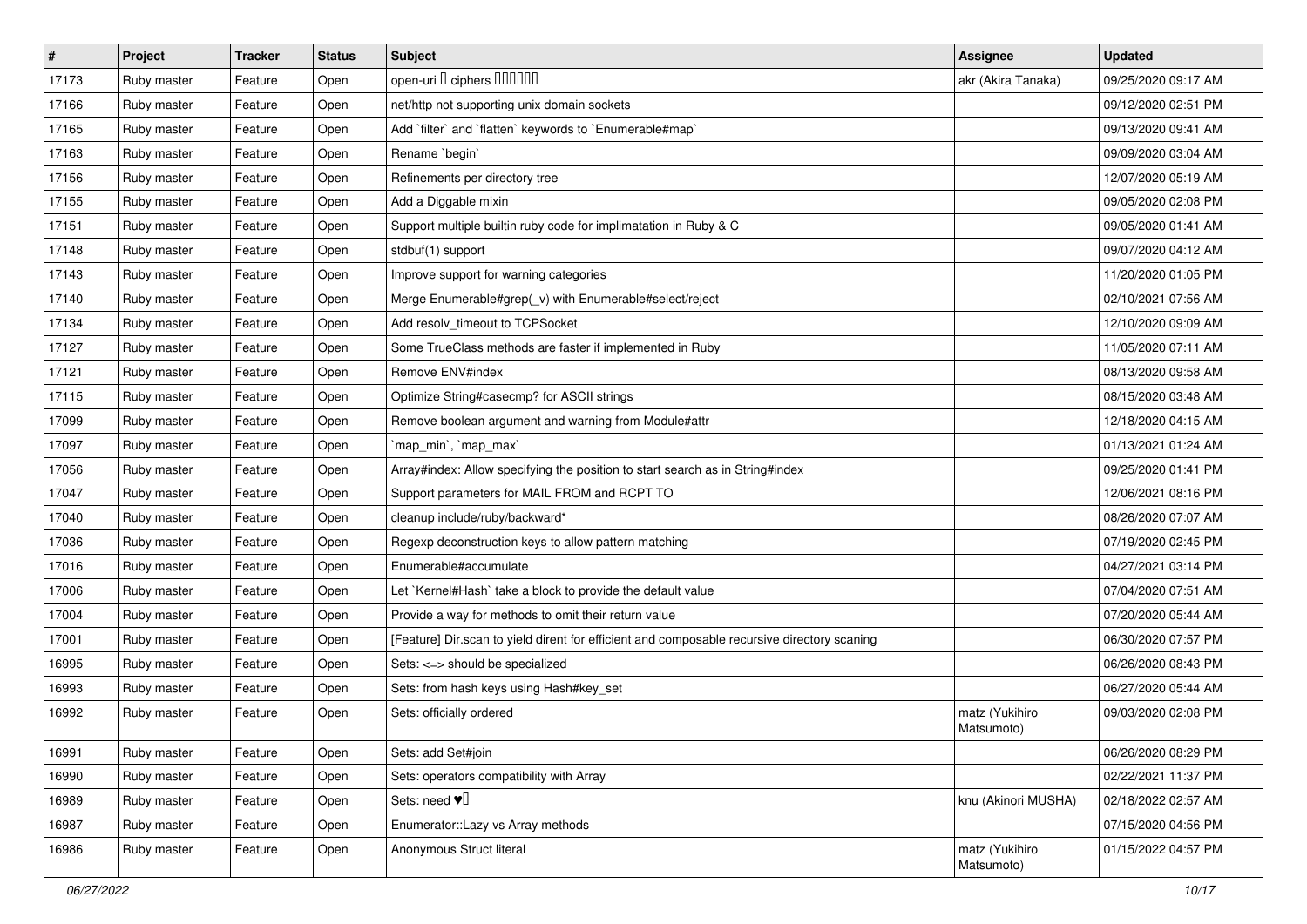| $\vert$ # | Project     | <b>Tracker</b> | <b>Status</b> | Subject                                                                                                                        | <b>Assignee</b>              | <b>Updated</b>      |
|-----------|-------------|----------------|---------------|--------------------------------------------------------------------------------------------------------------------------------|------------------------------|---------------------|
| 16985     | Ruby master | Feature        | Open          | Improve `pp` for `Hash` and `String`                                                                                           | akr (Akira Tanaka)           | 06/26/2020 09:51 AM |
| 16978     | Ruby master | Feature        | Open          | Ruby should not use realpath for FILE                                                                                          | nobu (Nobuyoshi<br>Nakada)   | 04/01/2022 11:30 AM |
| 16971     | Ruby master | Feature        | Open          | weak ref&.some method should behave like object&.some method                                                                   |                              | 06/19/2020 03:17 PM |
| 16968     | Ruby master | Feature        | Open          | Remove `\$IGNORECASE` from English.rb                                                                                          |                              | 06/18/2020 04:34 AM |
| 16960     | Ruby master | Feature        | Open          | Feedback regarding => in 'As' Pattern Matching                                                                                 |                              | 06/13/2020 12:32 AM |
| 16952     | Ruby master | Feature        | Open          | Kernel.exec gives an incorrect error message when passed a script with a non-existing shebang                                  |                              | 06/11/2020 08:40 PM |
| 16946     | Ruby master | Feature        | Open          | Add an `intersperse` method                                                                                                    |                              | 06/11/2020 01:47 AM |
| 16929     | Ruby master | Feature        | Open          | Add GC.start(compact: true)                                                                                                    |                              | 06/01/2020 03:42 PM |
| 16928     | Ruby master | Feature        | Open          | Array#include_all? & Array#include_any?                                                                                        |                              | 06/01/2020 09:27 PM |
| 16924     | Ruby master | Feature        | Open          | instance_eval equivalent for RubyVM::InstructionSequence                                                                       |                              | 05/30/2020 03:49 PM |
| 16913     | Ruby master | Feature        | Open          | Add `ARGF#each_io`                                                                                                             |                              | 05/25/2020 11:33 PM |
| 16899     | Ruby master | Feature        | Open          | Add method `Array#both_end`                                                                                                    |                              | 05/18/2020 01:44 AM |
| 16898     | Ruby master | Feature        | Open          | Modify the syntax of -> lambda expressions in ruby3                                                                            |                              | 05/19/2020 02:02 AM |
| 16897     | Ruby master | Feature        | Open          | General purpose memoizer in Ruby 3 with Ruby 2 performance                                                                     |                              | 06/26/2020 03:51 PM |
| 16894     | Ruby master | Feature        | Open          | Integer division for Ruby 3                                                                                                    | matz (Yukihiro<br>Matsumoto) | 05/18/2020 03:41 PM |
| 16838     | Ruby master | Feature        | Open          | Enumerator::ArithmeticSequence missing allocator for #clone and #dup                                                           |                              | 05/18/2020 10:44 PM |
| 16833     | Ruby master | Feature        | Open          | Add Enumerator#empty?                                                                                                          |                              | 05/06/2020 07:55 PM |
| 16818     | Ruby master | Feature        | Open          | Rename `Range#%` to `Range#/`                                                                                                  |                              | 05/07/2020 08:49 AM |
| 16817     | Ruby master | Feature        | Open          | attr_predicate or attr_query or attr_something for ? methods                                                                   |                              | 12/23/2021 11:44 PM |
| 16816     | Ruby master | Feature        | Open          | Prematurely terminated Enumerator should stay terminated                                                                       |                              | 04/09/2021 09:24 PM |
| 16795     | Ruby master | Feature        | Open          | build ruby.exe on Windows against ruby-static.lib omitting x64-vcruntime-ruby.dll (no '--enable-shared'<br>option for Windows) |                              | 04/17/2020 01:22 PM |
| 16794     | Ruby master | Feature        | Open          | <b>Rightward operators</b>                                                                                                     |                              | 09/10/2020 09:34 PM |
| 16791     | Ruby master | Feature        | Open          | Shortcut for Process::Status.exitstatus                                                                                        |                              | 05/19/2020 03:16 AM |
| 16790     | Ruby master | Feature        | Open          | string format and refinements                                                                                                  |                              | 04/16/2020 03:06 AM |
| 16781     | Ruby master | Feature        | Open          | alias :fold :reduce                                                                                                            |                              | 05/16/2020 08:28 AM |
| 16773     | Ruby master | Feature        | Open          | Reduce allocations in net/http                                                                                                 |                              | 04/10/2020 11:36 AM |
| 16761     | Ruby master | Feature        | Open          | Add an API to move the entire heap, as to make testing GC.compact compatibility easier                                         |                              | 05/07/2020 04:03 PM |
| 16757     | Ruby master | Feature        | Open          | Add intersection to Range                                                                                                      |                              | 01/22/2022 07:26 AM |
| 16755     | Ruby master | Feature        | Open          | warning: `if' at the end of line without an expression                                                                         |                              | 04/03/2020 11:28 PM |
| 16752     | Ruby master | Feature        | Open          | :private param for const_set                                                                                                   |                              | 04/03/2020 12:35 AM |
| 16745     | Ruby master | Feature        | Open          | Improving Date and DateTime comparison                                                                                         |                              | 03/31/2020 10:32 PM |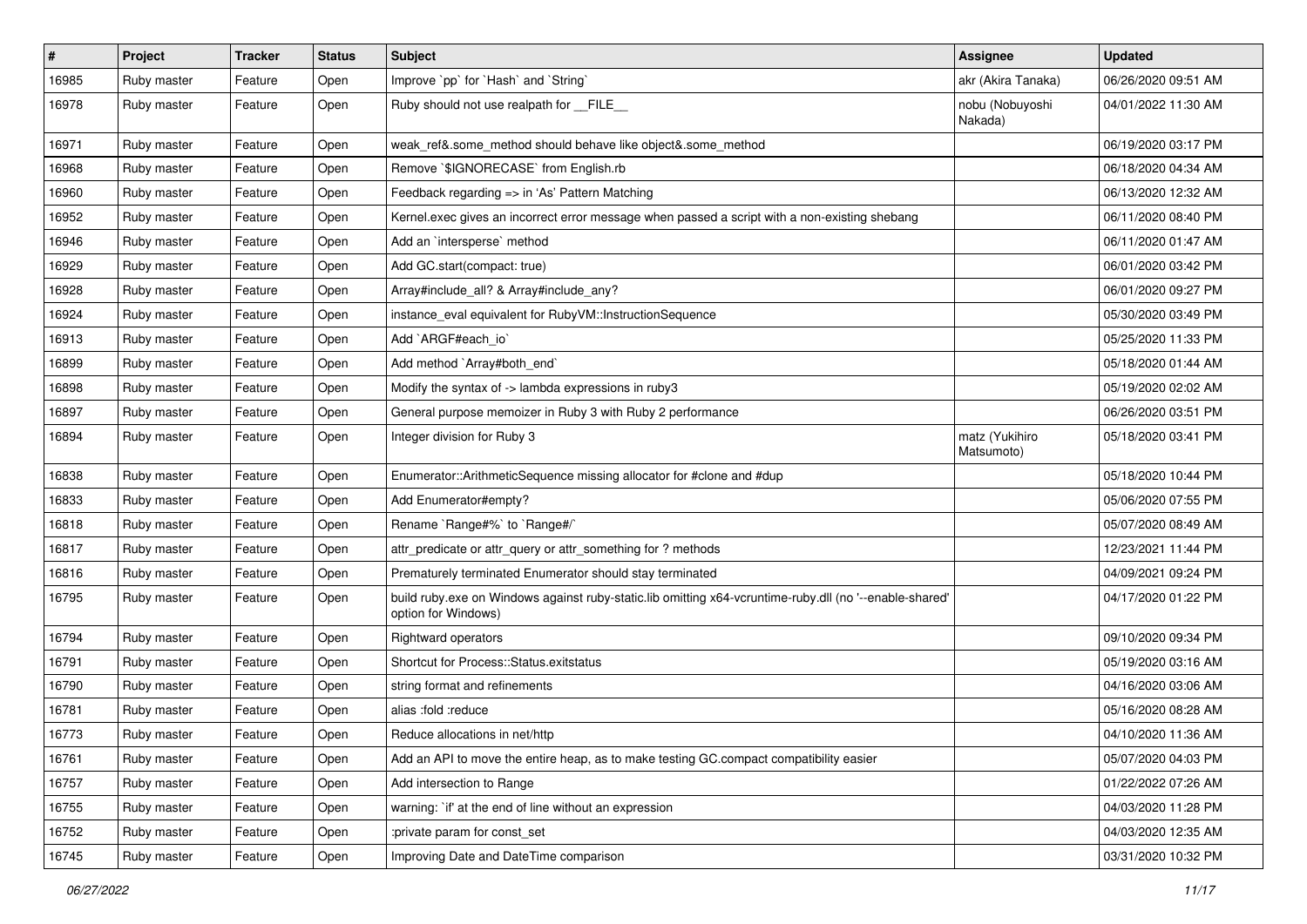| $\vert$ # | Project     | <b>Tracker</b> | <b>Status</b> | <b>Subject</b>                                                                                                 | Assignee                     | <b>Updated</b>      |
|-----------|-------------|----------------|---------------|----------------------------------------------------------------------------------------------------------------|------------------------------|---------------------|
| 16742     | Ruby master | Feature        | Open          | RbConfig.windows? and RbConfig.host os                                                                         |                              | 04/11/2020 02:00 PM |
| 16741     | Ruby master | Feature        | Open          | Implement Shellwords.shellescape correctly for Windows                                                         |                              | 03/29/2020 07:54 AM |
| 16739     | Ruby master | Feature        | Open          | Allow Hash#keys and Hash#values to accept a block for filtering output                                         |                              | 07/10/2020 04:09 PM |
| 16703     | Ruby master | Feature        | Open          | Namespace parameter for `Module#name`                                                                          |                              | 03/24/2020 10:08 AM |
| 16688     | Ruby master | Feature        | Open          | Allow #to_path object as argument to system()                                                                  |                              | 04/13/2020 05:37 PM |
| 16684     | Ruby master | Feature        | Open          | Use the word "to" instead of "from" in backtrace                                                               |                              | 04/10/2020 07:58 AM |
| 16673     | Ruby master | Feature        | Open          | total timeout for Net::HTTP                                                                                    |                              | 03/07/2020 06:25 AM |
| 16667     | Ruby master | Feature        | Open          | Allow parameters to Symbol#to_proc and Method#to_proc                                                          |                              | 03/03/2020 03:40 PM |
| 16666     | Ruby master | Feature        | Open          | 'string' - 'str' as a shortcut for 'string'.gsub('str', ")?                                                    |                              | 03/01/2020 08:38 PM |
| 16665     | Ruby master | Feature        | Open          | Add an Array#except index method                                                                               |                              | 03/15/2020 03:37 PM |
| 16657     | Ruby master | Feature        | Open          | Don't ship bundled gems as .gem files as well as in expanded form                                              |                              | 02/27/2020 06:50 AM |
| 16648     | Ruby master | Feature        | Open          | improve GC performance by 5% with builtin_prefetch                                                             |                              | 02/29/2020 06:27 PM |
| 16638     | Ruby master | Feature        | Open          | Structured Data for Syslog                                                                                     |                              | 02/17/2020 07:06 PM |
| 16637     | Ruby master | Feature        | Open          | Time#to_s and Date#to_s accept strftime format string                                                          |                              | 02/17/2020 09:46 PM |
| 16621     | Ruby master | Feature        | Open          | Second block parameter of Pathname#glob to be relative path from self                                          |                              | 02/12/2020 11:27 PM |
| 16615     | Ruby master | Feature        | Open          | Group style access scope for macros                                                                            |                              | 03/09/2020 02:39 PM |
| 16601     | Ruby master | Feature        | Open          | Let `nil.to a` and `nil.to h` return a fixed instance                                                          |                              | 02/01/2020 10:12 AM |
| 16600     | Ruby master | Feature        | Open          | Optimized opcodes for frozen arrays and hashes literals                                                        |                              | 01/30/2020 09:51 AM |
| 16597     | Ruby master | Feature        | Open          | missing poll()                                                                                                 |                              | 06/09/2022 09:14 AM |
| 16563     | Ruby master | Feature        | Open          | Let rb_mod_const_at and rb_const_list use an ID table instead for inherited VS private constant<br>segregation |                              | 01/26/2020 04:38 PM |
| 16562     | Ruby master | Feature        | Open          | Expose rb_io_set_encoding_internal to reduce function calls on loading source files                            |                              | 01/27/2020 06:05 AM |
| 16559     | Ruby master | Feature        | Open          | Net::HTTP#request injects "Connection: close" header if #started? is false, wasting HTTP server<br>resources   | naruse (Yui NARUSE)          | 05/28/2020 07:37 PM |
| 16557     | Ruby master | Feature        | Open          | Deduplicate Regexp literals                                                                                    |                              | 02/28/2020 11:44 AM |
| 16517     | Ruby master | Feature        | Open          | mkmf.rb - changes for Windows?                                                                                 |                              | 01/20/2020 06:05 PM |
| 16511     | Ruby master | Feature        | Open          | Staged warnings and better compatibility for keyword arguments in 2.7.1                                        |                              | 02/25/2020 06:54 PM |
| 16495     | Ruby master | Feature        | Open          | Inconsistent quotes in error messages                                                                          | matz (Yukihiro<br>Matsumoto) | 06/15/2022 04:21 PM |
| 16489     | Ruby master | Feature        | Open          | Make rb_warn_deprecated a public API                                                                           |                              | 01/09/2020 01:22 AM |
| 16482     | Ruby master | Feature        | Open          | net/http should support TLS connection to proxies                                                              |                              | 01/05/2020 05:52 PM |
| 16479     | Ruby master | Feature        | Open          | Let execution context local storage be backed by an ID table                                                   |                              | 01/04/2020 01:41 AM |
| 16478     | Ruby master | Feature        | Open          | Fold symbol tables for tracking basic operation method redefinition changes into a single ID table             |                              | 01/04/2020 01:42 AM |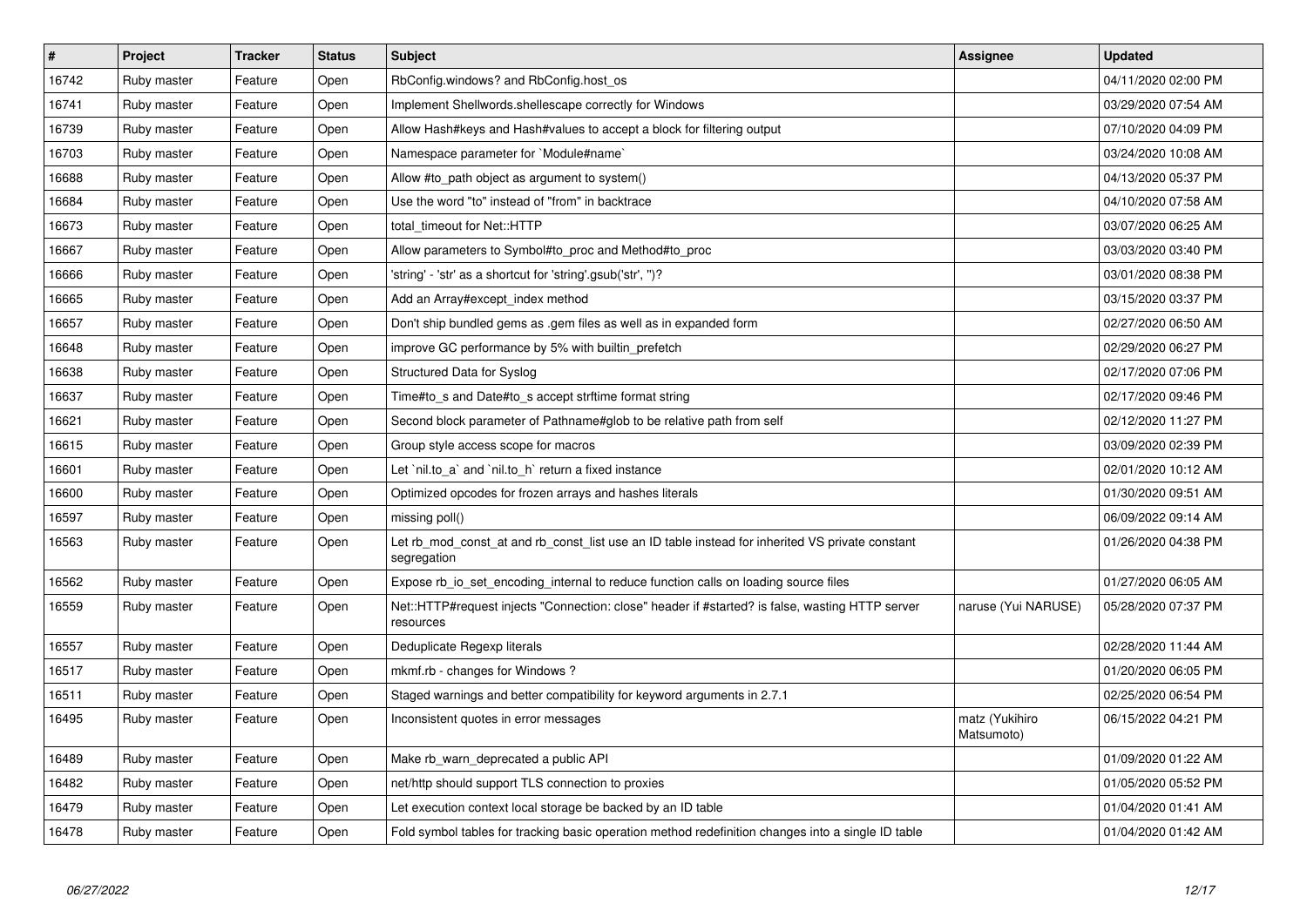| $\sharp$ | Project     | <b>Tracker</b> | <b>Status</b> | <b>Subject</b>                                                                                                                         | Assignee                          | <b>Updated</b>      |
|----------|-------------|----------------|---------------|----------------------------------------------------------------------------------------------------------------------------------------|-----------------------------------|---------------------|
| 16476    | Ruby master | Feature        | Open          | Socket.getaddrinfo cannot be interrupted by Timeout.timeout                                                                            | Glass_saga (Masaki<br>Matsushita) | 06/16/2022 01:08 AM |
| 16471    | Ruby master | Feature        | Open          | Two feature requests for WeakRef: get original object, callback feature                                                                |                                   | 01/02/2020 03:44 PM |
| 16460    | Ruby master | Feature        | Open          | External names for keyword parameters in method definitions                                                                            |                                   | 01/02/2020 02:11 AM |
| 16451    | Ruby master | Feature        | Open          | Special ternary operator for methods ending in `?`                                                                                     |                                   | 12/26/2019 09:03 PM |
| 16431    | Ruby master | Feature        | Open          | Optionally load did you mean (and RubyGems)                                                                                            |                                   | 12/18/2019 07:19 PM |
| 16425    | Ruby master | Feature        | Open          | Add Thread#dig                                                                                                                         |                                   | 12/17/2019 12:15 AM |
| 16411    | Ruby master | Feature        | Open          | Safer keyword argument extension                                                                                                       |                                   | 12/10/2019 02:45 AM |
| 16381    | Ruby master | Feature        | Open          | Accept resolv_timeout in Net::HTTP                                                                                                     |                                   | 11/29/2019 04:38 PM |
| 16374    | Ruby master | Feature        | Open          | Object#nullify to provide scalars with the effect similar to Enumerable#reject                                                         |                                   | 12/08/2019 02:30 AM |
| 16373    | Ruby master | Feature        | Open          | RDoc for some of the Kernel methods cannot be found in Kernel module                                                                   |                                   | 05/29/2020 09:29 PM |
| 16370    | Ruby master | Feature        | Open          | Pattern matching with variable assignment (the priority of `in` operator)                                                              |                                   | 11/27/2019 01:55 PM |
| 16356    | Ruby master | Feature        | Open          | Method#inspect of argument forwarding                                                                                                  |                                   | 11/21/2019 01:54 PM |
| 16352    | Ruby master | Feature        | Open          | Modify Marshal to dump objects larger than 2 GiB                                                                                       |                                   | 06/10/2020 04:12 AM |
| 16347    | Ruby master | Feature        | Open          | InmutableObject                                                                                                                        |                                   | 12/23/2021 11:44 PM |
| 16341    | Ruby master | Feature        | Open          | Proposal: Set#to_proc and Hash#to_proc                                                                                                 |                                   | 11/12/2019 08:12 PM |
| 16336    | Ruby master | Feature        | Open          | Allow private constants to be accessed with absolute references                                                                        |                                   | 11/14/2019 06:21 PM |
| 16296    | Ruby master | Feature        | Open          | Alternative behavior for `' in method body if `' is not in method definition                                                           |                                   | 11/10/2019 10:20 AM |
| 16291    | Ruby master | Feature        | Open          | Introduce support for resize in rb_ary_freeze and prefer internal use of rb_ary_freeze and<br>rb_str_freeze for String and Array types | nobu (Nobuyoshi<br>Nakada)        | 12/25/2020 02:43 AM |
| 16287    | Ruby master | Feature        | Open          | Proposal to add .second and .third in particular to class Array                                                                        |                                   | 10/31/2019 01:47 PM |
| 16282    | Ruby master | Feature        | Open          | Add "call data" wrapper IMEMO object so inline cache can be updated                                                                    |                                   | 10/29/2019 12:13 AM |
| 16276    | Ruby master | Feature        | Open          | For consideration: "private doend" / "protected doend"                                                                                 |                                   | 11/19/2019 04:27 AM |
| 16273    | Ruby master | Feature        | Open          | Proposal: Shorthand operator for "#instance method"                                                                                    |                                   | 01/14/2020 12:24 PM |
| 16252    | Ruby master | Feature        | Open          | Hash#partition should return hashes                                                                                                    |                                   | 11/18/2021 03:54 PM |
| 16249    | Ruby master | Feature        | Open          | Dir#empty? and File#empty?                                                                                                             |                                   | 10/19/2019 12:49 PM |
| 16246    | Ruby master | Feature        | Open          | require with an optional block that is evaluated when requiring fails                                                                  |                                   | 10/09/2019 11:16 AM |
| 16245    | Ruby master | Feature        | Open          | Add interfaces to count and measure size all IMEMO objects                                                                             |                                   | 10/17/2019 09:16 PM |
| 16244    | Ruby master | Feature        | Open          | Add a Time#before? and Time#after? method                                                                                              |                                   | 12/15/2019 12:59 AM |
| 16241    | Ruby master | Feature        | Open          | Shorter syntax for anonymous refinements                                                                                               |                                   | 11/20/2020 07:22 PM |
| 16231    | Ruby master | Feature        | Open          | Add #location to Net::HTTPResponse                                                                                                     |                                   | 10/06/2019 11:14 PM |
| 16183    | Ruby master | Feature        | Open          | Hash#with_default                                                                                                                      |                                   | 09/27/2019 08:35 AM |
| 16153    | Ruby master | Feature        | Open          | eventually_frozen flag to gradually phase-in frozen strings                                                                            |                                   | 02/10/2020 07:39 PM |
| 16150    | Ruby master | Feature        | Open          | Add a way to request a frozen string from to_s                                                                                         |                                   | 06/03/2022 04:42 PM |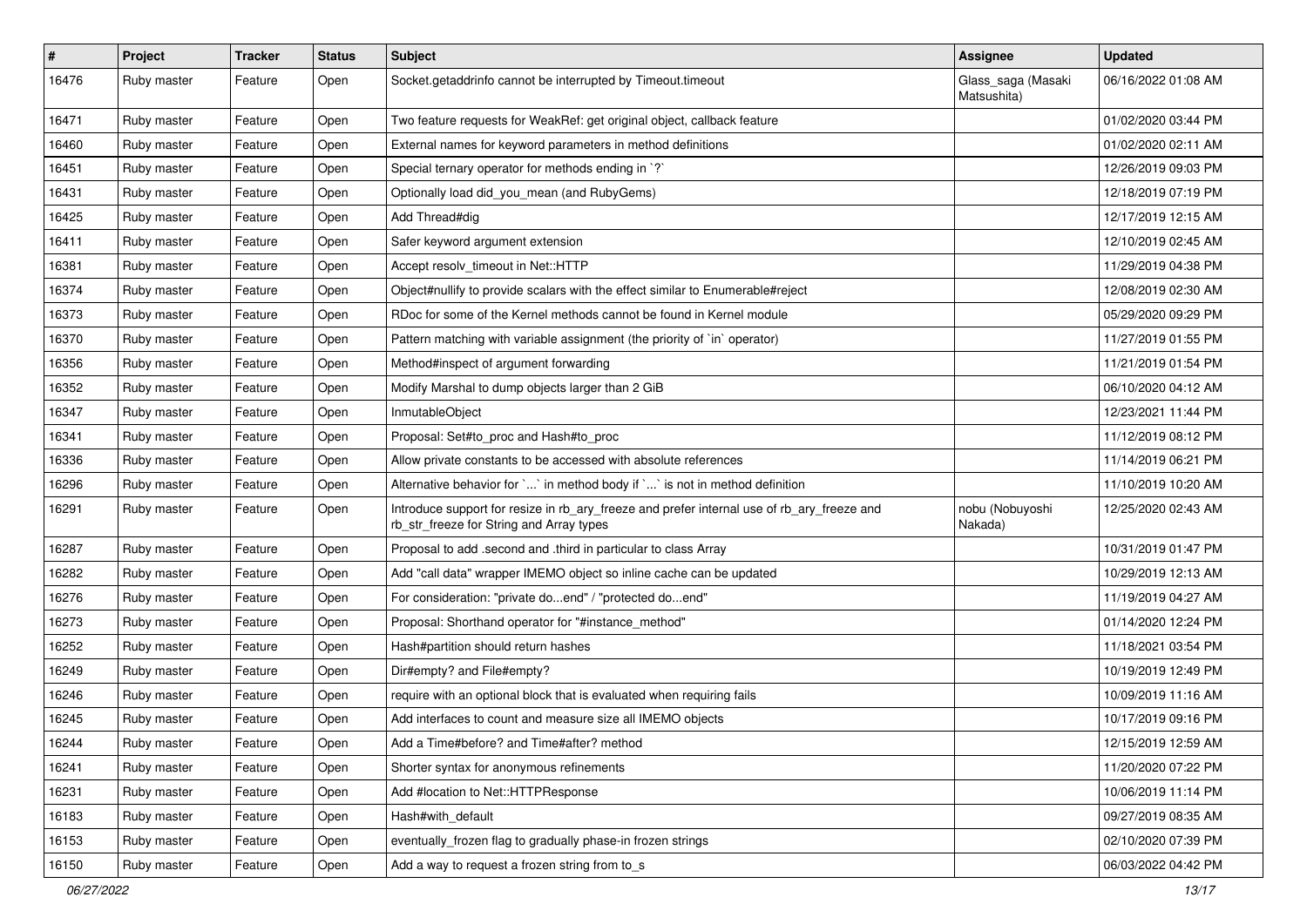| #     | Project     | <b>Tracker</b> | <b>Status</b> | Subject                                                                                                                 | Assignee                     | <b>Updated</b>      |
|-------|-------------|----------------|---------------|-------------------------------------------------------------------------------------------------------------------------|------------------------------|---------------------|
| 16147 | Ruby master | Feature        | Open          | List Comprehensions in Ruby                                                                                             |                              | 06/25/2020 06:23 PM |
| 16146 | Ruby master | Feature        | Open          | Array .difference allow custom comparison                                                                               |                              | 11/11/2019 08:34 PM |
| 16142 | Ruby master | Feature        | Open          | Implement code range in Proc and Method                                                                                 |                              | 11/28/2019 07:43 AM |
| 16137 | Ruby master | Feature        | Open          | Add $==$ to UnboundMethod                                                                                               |                              | 09/07/2019 11:05 AM |
| 16128 | Ruby master | Feature        | Open          | Would it be possible for ruby to warn about case/when menu options separated by a trailing, but<br>accidental ','?      |                              | 08/26/2019 09:56 AM |
| 16118 | Ruby master | Feature        | Open          | Array .difference allow custom comparison                                                                               |                              | 12/23/2021 11:44 PM |
| 16115 | Ruby master | Feature        | Open          | Keyword arguments from method calls or ignore extra hash keys in splat                                                  |                              | 08/23/2019 12:53 AM |
| 16113 | Ruby master | Feature        | Open          | Partial application                                                                                                     |                              | 03/02/2021 02:00 PM |
| 16104 | Ruby master | Feature        | Open          | Introduce merge_if and merge_if!                                                                                        |                              | 08/15/2019 06:54 AM |
| 16102 | Ruby master | Feature        | Open          | `Symbol#call`                                                                                                           |                              | 09/12/2019 09:25 AM |
| 16049 | Ruby master | Feature        | Open          | optimization for frozen dynamic string literals "#{exp}".dup and +"#{exp}"                                              |                              | 08/14/2019 04:30 PM |
| 16039 | Ruby master | Feature        | Open          | Array#contains? to check if one array contains another array                                                            |                              | 12/19/2019 06:47 AM |
| 16037 | Ruby master | Feature        | Open          | Allow multiple single/double-splatted variables in `in` pattern matching and introduce<br>non-greedy-splatted variables |                              | 08/04/2019 04:47 AM |
| 16031 | Ruby master | Feature        | Open          | Raise ArgumentError when creating Time objects with invalid day of month, instead of rolling into next<br>month         |                              | 06/20/2020 04:23 AM |
| 16018 | Ruby master | Feature        | Open          | Add a way to deprecate methods                                                                                          |                              | 09/02/2019 06:24 AM |
| 16005 | Ruby master | Feature        | Open          | A variation of Time.iso8601 that can parse yyyy-MM-dd HH:mm:ss                                                          |                              | 06/16/2022 01:08 AM |
| 16001 | Ruby master | Feature        | Open          | Provide an alias to Kernel#caller_locations(1,1) and Kernel#caller(1,1)                                                 |                              | 09/04/2019 02:31 PM |
| 15999 | Ruby master | Feature        | Open          | KeyError#inspect does not contain receiver and key                                                                      |                              | 07/14/2019 07:31 AM |
| 15991 | Ruby master | Feature        | Open          | Allow questionmarks in variable names                                                                                   | matz (Yukihiro<br>Matsumoto) | 07/30/2019 03:57 AM |
| 15948 | Ruby master | Feature        | Open          | ENV.update takes multiple hashes as Hash#update                                                                         |                              | 06/21/2019 07:35 AM |
| 15945 | Ruby master | Feature        | Open          | Option to truncate in `String#ljust`, `String#rjust`, and `String#center`                                               |                              | 06/20/2019 02:39 PM |
| 15940 | Ruby master | Feature        | Open          | Coerce symbols internal fstrings in UTF8 rather than ASCII to better share memory with string literals                  | naruse (Yui NARUSE)          | 07/30/2019 04:17 AM |
| 15936 | Ruby master | Feature        | Open          | on error in lieu of rescue, raise                                                                                       |                              | 06/21/2019 07:05 PM |
| 15931 | Ruby master | Feature        | Open          | encoding for CESU-8                                                                                                     | naruse (Yui NARUSE)          | 12/20/2019 05:42 AM |
| 15927 | Ruby master | Feature        | Open          | Allow string keys to be used for String#% and sprintf methods                                                           |                              | 06/17/2019 07:13 AM |
| 15922 | Ruby master | Feature        | Open          | Enumerable#partition(pattern)                                                                                           |                              | 06/14/2019 03:40 AM |
| 15918 | Ruby master | Feature        | Open          | Pattern matching for Set                                                                                                | ktsj (Kazuki Tsujimoto)      | 07/29/2019 08:12 AM |
| 15914 | Ruby master | Feature        | Open          | mkmf without libruby                                                                                                    |                              | 06/12/2019 12:43 PM |
| 15909 | Ruby master | Feature        | Open          | Improve Thread#exit documentation                                                                                       |                              | 06/09/2019 12:05 AM |
| 15899 | Ruby master | Feature        | Open          | String#before and String#after                                                                                          |                              | 11/04/2019 08:57 PM |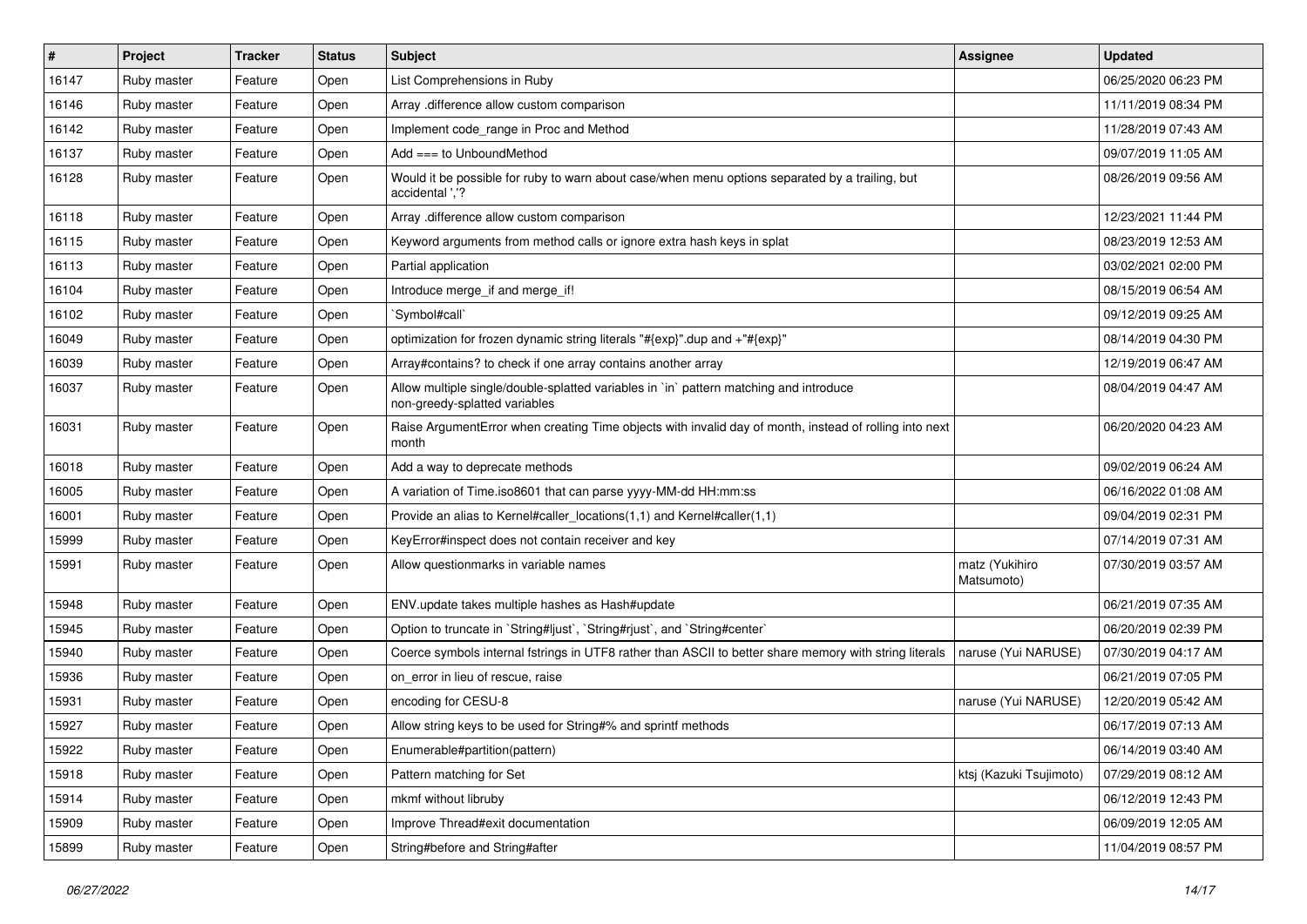| $\vert$ # | Project     | <b>Tracker</b> | <b>Status</b> | <b>Subject</b>                                                                   | Assignee                            | <b>Updated</b>      |
|-----------|-------------|----------------|---------------|----------------------------------------------------------------------------------|-------------------------------------|---------------------|
| 15881     | Ruby master | Feature        | Open          | Optimize deconstruct in pattern matching                                         | ktsj (Kazuki Tsujimoto)             | 12/25/2019 04:28 AM |
| 15879     | Ruby master | Feature        | Open          | Proposal: Time#to_i accepts :unit keyword                                        |                                     | 07/29/2019 07:32 AM |
| 15864     | Ruby master | Feature        | Open          | Proposal: Add methods to determine if it is an infinite range                    |                                     | 08/22/2019 07:36 AM |
| 15861     | Ruby master | Feature        | Open          | Correctly parse `file:c:/path/to/file` URIs                                      |                                     | 05/18/2019 10:58 PM |
| 15854     | Ruby master | Feature        | Open          | Tracing instance variable assignment                                             | ko1 (Koichi Sasada)                 | 07/29/2019 07:13 AM |
| 15840     | Ruby master | Feature        | Open          | configuration path search                                                        |                                     | 05/11/2019 01:24 PM |
| 15837     | Ruby master | Feature        | Open          | Module#name_components                                                           | matz (Yukihiro<br>Matsumoto)        | 05/08/2019 10:29 AM |
| 15833     | Ruby master | Feature        | Open          | Some refactors for shared-root array                                             |                                     | 07/29/2019 07:13 AM |
| 15824     | Ruby master | Feature        | Open          | respond to pattern for pattern match                                             |                                     | 10/06/2019 07:56 AM |
| 15817     | Ruby master | Feature        | Open          | Warnings for undef_method and remove_method on initialize()                      |                                     | 05/02/2019 09:11 AM |
| 15815     | Ruby master | Feature        | Open          | Add option to raise NoMethodError for OpenStruct                                 | marcandre (Marc-Andre<br>Lafortune) | 09/28/2020 02:11 AM |
| 15811     | Ruby master | Feature        | Open          | Propsing new method for comparing equality of 2 (float) numbers relatively       |                                     | 07/29/2019 04:40 PM |
| 15804     | Ruby master | Feature        | Open          | A generic method to resolve the indexing on a sequence                           |                                     | 04/28/2019 12:54 PM |
| 15781     | Ruby master | Feature        | Open          | Unify Method List Introspection?                                                 |                                     | 04/21/2019 11:16 PM |
| 15778     | Ruby master | Feature        | Open          | Expose an API to pry-open the stack frames in Ruby                               | ko1 (Koichi Sasada)                 | 08/29/2019 06:24 AM |
| 15734     | Ruby master | Feature        | Open          | Parsing of shorthand IPv4 addresses compatible with inet_aton                    |                                     | 03/28/2019 05:50 PM |
| 15724     | Ruby master | Feature        | Open          | Optionally suppress output from IRB for assignment expressions                   |                                     | 03/27/2019 08:43 PM |
| 15721     | Ruby master | Feature        | Open          | optimize comparison of special const                                             |                                     | 03/22/2019 06:25 AM |
| 15668     | Ruby master | Feature        | Open          | stdlib: Date - Time should return the difference in days                         |                                     | 03/15/2019 07:09 AM |
| 15667     | Ruby master | Feature        | Open          | Introduce malloc_trim(0) in full gc cycles                                       |                                     | 11/01/2021 07:32 AM |
| 15663     | Ruby master | Feature        | Open          | Documenting autoload semantics                                                   |                                     | 04/20/2019 01:44 AM |
| 15627     | Ruby master | Feature        | Open          | Appearance of custom singleton classes                                           |                                     | 06/15/2020 10:37 PM |
| 15609     | Ruby master | Feature        | Open          | Kernel#sleep returns Float instead of Integer                                    |                                     | 08/13/2019 04:56 PM |
| 15592     | Ruby master | Feature        | Open          | mode where "autoload" behaves like an immediate "require"                        |                                     | 03/16/2022 09:58 AM |
| 15590     | Ruby master | Feature        | Open          | Add dups to Array to find duplicates                                             |                                     | 02/08/2019 10:00 AM |
| 15588     | Ruby master | Feature        | Open          | String#each chunk and #chunks                                                    |                                     | 12/25/2019 04:28 AM |
| 15580     | Ruby master | Feature        | Open          | Proposal: method addition to class String called .indices ( String#indices )     |                                     | 07/29/2020 01:54 AM |
| 15571     | Ruby master | Feature        | Open          | Add methods: iroot, root, and roots                                              |                                     | 01/30/2019 06:17 PM |
| 15565     | Ruby master | Feature        | Open          | Circular dependency warnings - suggestions/ideas to improve the output from ruby |                                     | 01/25/2019 11:36 PM |
| 15563     | Ruby master | Feature        | Open          | #dig that throws an exception if a key doesn't exist                             |                                     | 02/17/2020 08:42 AM |
| 15562     | Ruby master | Feature        | Open          | `String#split` option to suppress the initial empty substring                    |                                     | 01/28/2019 03:32 AM |
| 15560     | Ruby master | Feature        | Open          | Add support for read/write offsets.                                              |                                     | 01/26/2019 11:03 AM |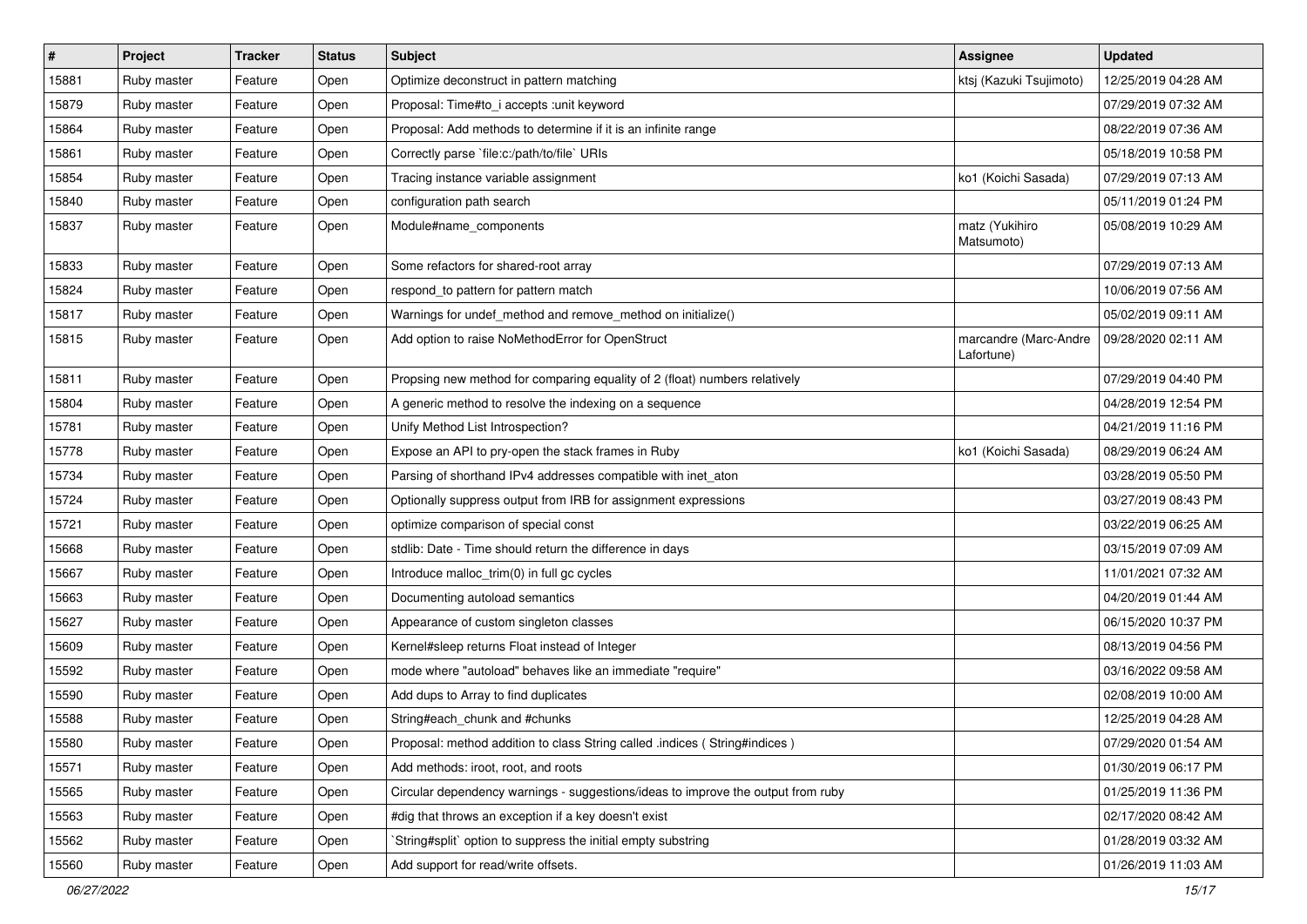| $\vert$ # | Project     | <b>Tracker</b> | <b>Status</b> | Subject                                                                                 | Assignee                     | <b>Updated</b>      |
|-----------|-------------|----------------|---------------|-----------------------------------------------------------------------------------------|------------------------------|---------------------|
| 15559     | Ruby master | Feature        | Open          | Logical XOR (^^) operator                                                               |                              | 01/16/2022 03:20 AM |
| 15557     | Ruby master | Feature        | Open          | A new class that stores a condition and the previous receiver                           |                              | 01/27/2019 05:22 AM |
| 15549     | Ruby master | Feature        | Open          | Enumerable#to_reader (or anything enumerable, Enumerator, lazy enums, enum_for results) |                              | 01/24/2019 12:21 PM |
| 15541     | Ruby master | Feature        | Open          | Add alias symbolize_keys for symbolize_names kwarg for JSON.parse                       |                              | 01/15/2020 07:00 PM |
| 15527     | Ruby master | Feature        | Open          | Redesign of timezone object requirements                                                |                              | 02/02/2019 11:15 AM |
| 15526     | Ruby master | Feature        | Open          | New way to destruct an object hash                                                      |                              | 01/14/2019 03:45 PM |
| 15523     | Ruby master | Feature        | Open          | Let `Range#begin` and `Range#end` be aliases of Range#first and Range#last              |                              | 01/15/2019 03:53 AM |
| 15496     | Ruby master | Feature        | Open          | Extract between string as standard String api                                           |                              | 01/09/2019 08:25 AM |
| 15492     | Ruby master | Feature        | Open          | Let #dig take a "default value" block like Hash#fetch does                              |                              | 01/01/2019 11:17 PM |
| 15477     | Ruby master | Feature        | Open          | Proc#arity returns -1 for composed lambda Procs of known arguments                      |                              | 03/15/2019 12:39 PM |
| 15463     | Ruby master | Feature        | Open          | oneshot coverage does not allow counting code lines without coverage                    |                              | 12/25/2018 12:52 PM |
| 15458     | Ruby master | Feature        | Open          | Automatic Exception#cause print in IRB                                                  |                              | 12/23/2021 11:44 PM |
| 15456     | Ruby master | Feature        | Open          | Adopt some kind of consistent versioning mechanism                                      |                              | 02/07/2019 06:26 PM |
| 15446     | Ruby master | Feature        | Open          | Add a method `String#each_match` to the Ruby core                                       |                              | 02/06/2019 08:00 AM |
| 15445     | Ruby master | Feature        | Open          | Reject '.123' in Float() method                                                         | matz (Yukihiro<br>Matsumoto) | 01/10/2019 07:59 AM |
| 15435     | Ruby master | Feature        | Open          | Float D Infinity 000000000000                                                           |                              | 12/20/2018 02:27 PM |
| 15419     | Ruby master | Feature        | Open          | Allow Kernel#tap to be invoked with arguments like Kernel#send                          |                              | 12/23/2021 11:43 PM |
| 15413     | Ruby master | Feature        | Open          | unmarkable C stack (3rd stack)                                                          |                              | 12/15/2018 01:13 AM |
| 15408     | Ruby master | Feature        | Open          | Deprecate object_id and _id2ref                                                         | headius (Charles Nutter)     | 03/19/2019 04:02 PM |
| 15393     | Ruby master | Feature        | Open          | Add compilation flags to freeze Array and Hash literals                                 |                              | 01/15/2019 12:15 AM |
| 15381     | Ruby master | Feature        | Open          | Let double splat call 'to_h' implicitly                                                 |                              | 09/21/2019 09:06 PM |
| 15380     | Ruby master | Feature        | Open          | faster method lookup for Array#all? #none? #one?                                        |                              | 12/05/2018 10:11 PM |
| 15363     | Ruby master | Feature        | Open          | Case insensitive file systems - add info to CONFIG or somewhere?                        |                              | 12/03/2018 04:30 AM |
| 15352     | Ruby master | Feature        | Open          | Mandatory block parameters                                                              |                              | 11/28/2018 12:19 PM |
| 15350     | Ruby master | Feature        | Open          | [PATCH] thread_sync.c (queue_sleep): remove deadlock checking                           |                              | 12/05/2018 08:42 AM |
| 15338     | Ruby master | Feature        | Open          | Provide way for C extensions to query if global variable is defined                     |                              | 11/25/2018 09:32 AM |
| 15330     | Ruby master | Feature        | Open          | autoload_relative                                                                       | matz (Yukihiro<br>Matsumoto) | 06/19/2022 11:25 PM |
| 15305     | Ruby master | Feature        | Open          | [PATCH] include/ruby/ruby.h (RB_ALLOCV*): remove GC guard                               | nobu (Nobuyoshi<br>Nakada)   | 07/27/2021 11:39 AM |
| 15302     | Ruby master | Feature        | Open          | Proc#with and Proc#by, for partial function application and currying                    |                              | 11/23/2018 10:16 AM |
| 15277     | Ruby master | Feature        | Open          | at_exec                                                                                 | matz (Yukihiro<br>Matsumoto) | 05/25/2020 01:09 AM |